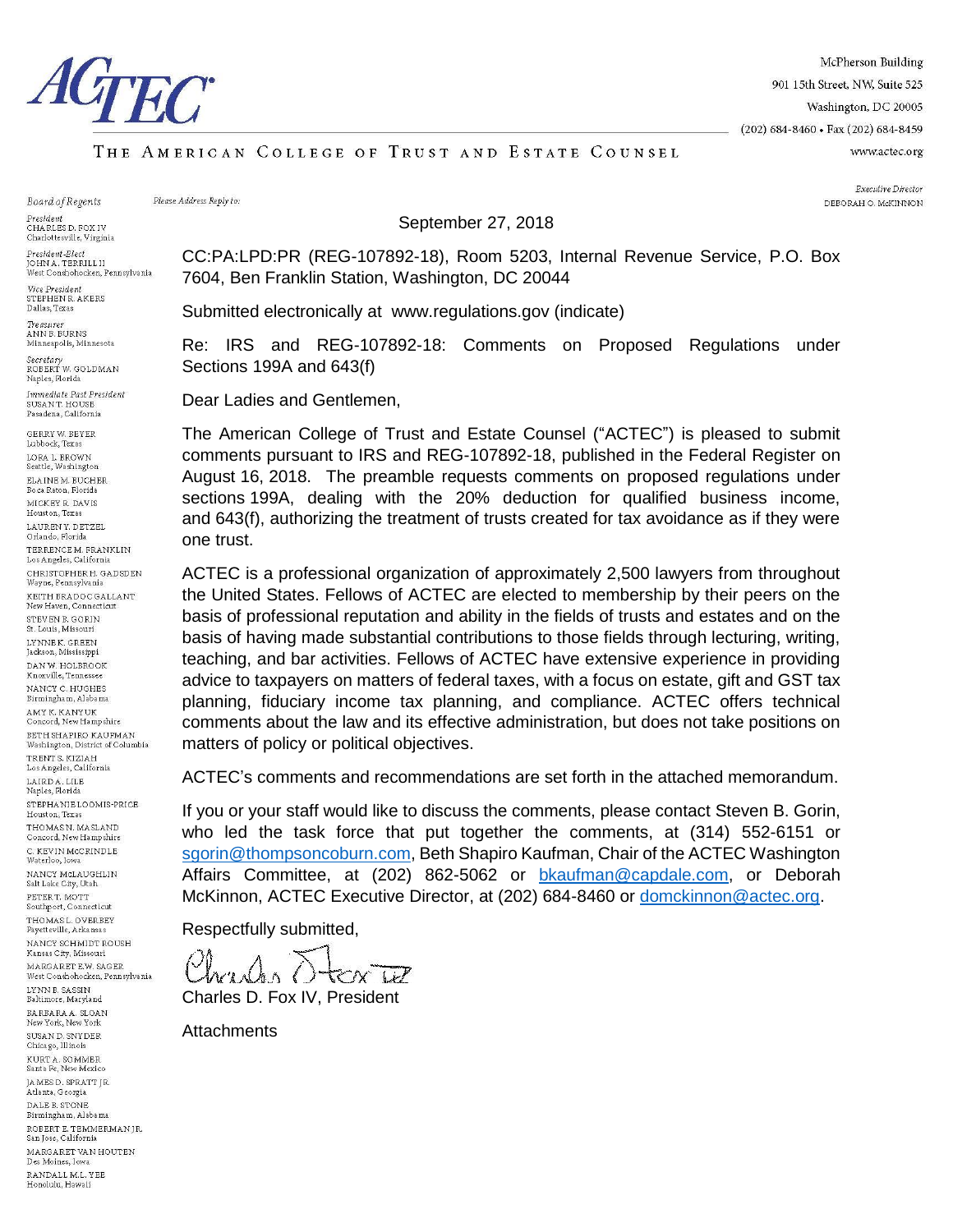## **Comments of The American College of Trust and Estate Counsel ("ACTEC")**

#### **on Proposed Regulations under Sections 199A and 643(f)**

Treasury Notice 83 Fed. Reg. 40884 (08/16/18) requested comments on proposed regulations issued under sections 199A and 643(f) of the Internal Revenue Code<sup>1</sup>. ACTEC commends Treasury and the IRS for their efforts in quickly putting together such a well-organized package of proposed regulations, and we appreciate the opportunity to comment on the proposed regulations.

Below is an executive summary, followed by detailed comments. Although ACTEC raises various concerns, these should not detract from ACTEC's overall appreciation for Treasury and the IRS's tremendous effort.

#### **Executive Summary**

### **[1.](#page-3-0) [Reporting Burdens](#page-3-0)** (page [3\)](#page-3-0).

ACTEC responds to Treasury and the IRS's request for comments on providing a special rule for a relevant passthrough entity ("RPE") with no owners having taxable income above the threshold amount that would exempt the RPE from determining and reporting W-2 wages, unadjusted basis immediately after acquisition ("UBIA") of qualified property, and whether the trade or business is a specified service trade or business ("SSTB").

#### **[2.](#page-3-1) Sections [707\(a\) and](#page-3-1) 707(c)** (page [3\)](#page-3-1).

As the Preamble states, section 199A(c)(4) provides that qualified business income ("QBI") does not include reasonable compensation paid to a taxpayer by any qualified trade or business of the taxpayer for services rendered with respect to the trade or business, any guaranteed payment described in section 707(c) paid to a partner for services rendered with respect to the trade or business, and to the extent provided in regulations, any payment described in section 707(a) to a partner for services rendered with respect to the trade or business. Although the legislative history for section 199A does not explain why these items were excluded, ACTEC suggests that the intent was to prevent a taxpayer who provides services to a single trade or business from having QBI with respect to payments it receives for those services. ACTEC does not believe that this exclusion was intended to apply to payments described in section 707(a) or (c) earned by a taxpayer that conducts its own trade or business, so long as that trade or business is not focused primarily on providing services to only one qualified trade or business. Therefore, ACTEC recommends proposed § 1.199A-3(b)(2)(ii)(I) and (J) provide an exception when payments are made to a service provider conducting its own trade or business.

 $\overline{\phantom{a}}$ <sup>1</sup> Unless otherwise stated, references herein to "section(s)" or to "Code" are to the Internal Revenue Code of 1986, as amended. References herein to "§" are to relevant sections of the Treasury regulations. References herein to the "Preamble" are references to the preamble to the proposed regulations (REG-107892-18).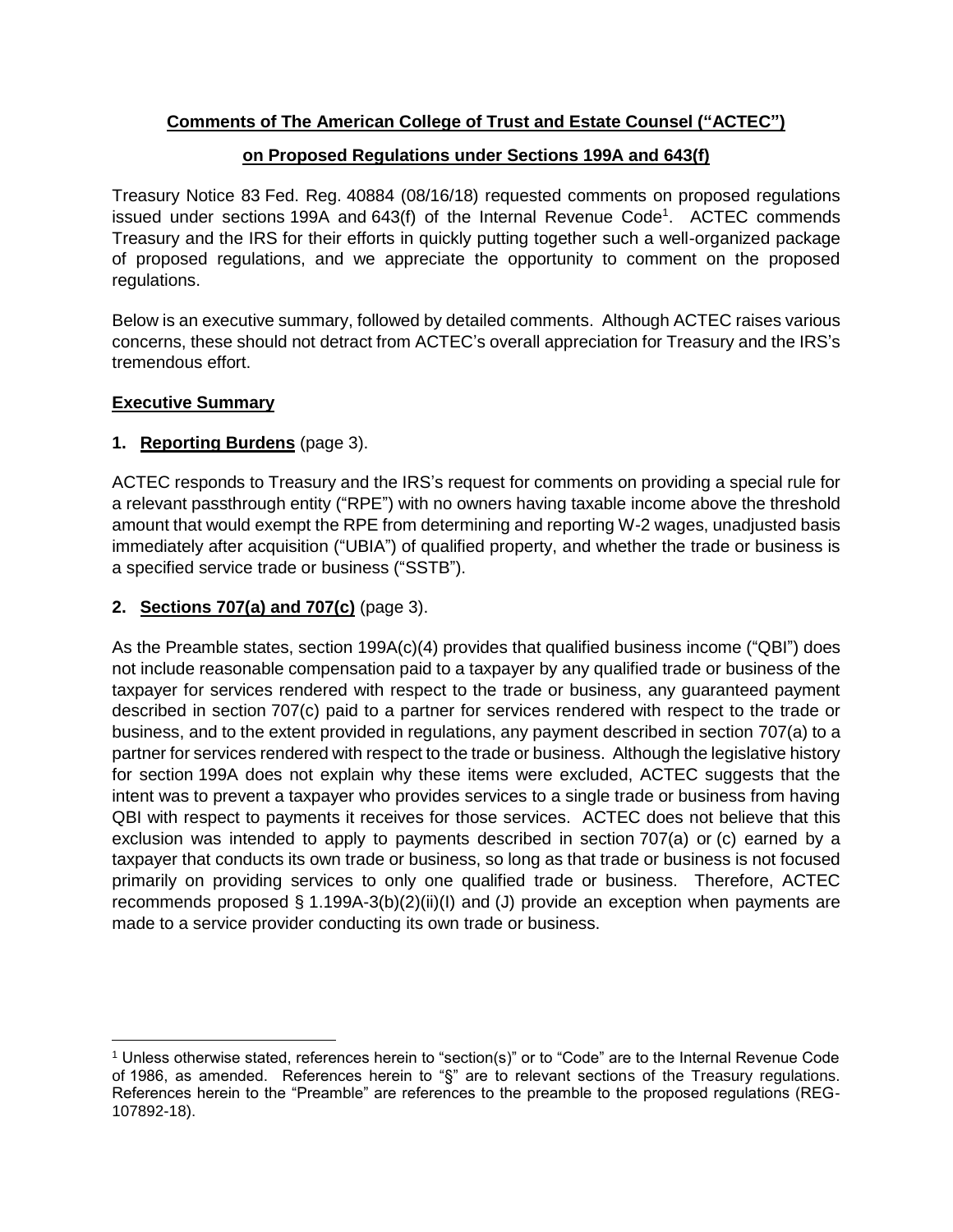# **[3.](#page-4-0) [Aggregation under Proposed §](#page-4-0) 1.199A-4** (page [4\)](#page-4-0).

ACTEC appreciates the helpful rules of proposed § 1.199A-4. However, ACTEC suggests that the rules be expanded to include attribution used in other areas of the proposed regulations and the tax laws, such as expanding the persons included as a family member and providing for an alternative ownership test focused on voting rights. ACTEC would also appreciate clarification regarding the manner in which beneficial interests in trusts are considered for purposes of aggregation.

### **[4.](#page-11-0) [Nongrantor Trusts](#page-11-0) and Estates** (page [11\)](#page-11-0).

ACTEC has concerns regarding the threshold amount generally and also how it applies to electing small business trusts (ESBTs). Proposed § 1.199A-6(d)(3)(iii) would require trusts and estates to determine their taxable income before any income distribution deduction in order to determine whether taxable income exceeds the threshold amount, thereby counting twice (at the trust level and at the beneficiary level) any taxable income reported to a beneficiary on a Schedule K-1. ACTEC believes this violates section 199A(e)(1), which takes into account all taxable income, modified by disregarding only the section 199A deduction. ACTEC also would appreciate confirmation that the taxable income threshold would apply separately for the S portion and the non-S portion.

ACTEC believes that proposed § 1.199A-6(d)(3)(v), "Anti-abuse rule for creation of multiple trusts to avoid exceeding the threshold amount," is overbroad and should focus on what would be considered abusive and describe appropriate consequences.

ACTEC is concerned with § 1.199A-6(d)(3)(vi), Example (1), which seems to overlook section 167(d).

# **[5.](#page-15-0) Section [643\(f\) Multiple Trust Rule](#page-15-0)** (page [15\)](#page-15-0).

Section 643(f) contains at least one undefined term, "primary beneficiary," and the legislative history does not clarify its definition but rather injects uncertainty. Proposed § 1.643(f)-1 seems to redefine "principal purpose." ACTEC would appreciate clarification of the terms "primary beneficiary" and "principal purpose" and guidance on when "primary beneficiaries" and "grantors" are each considered to be substantially the same.

#### **[6.](#page-28-0) ["Unadjusted Basis Immediately after Acquisition"](#page-28-0) ("UBIA") and "Depreciable Period" [of "Qualified Property"](#page-28-0) under Section 199A(b)(6)(B)** (page [28\)](#page-28-0).

ACTEC suggests clarification be made to the definitions of "unadjusted basis immediately after acquisition" ("UBIA") of "qualified property" of a taxpayer, and the "depreciable period" with respect to such qualified property, under section 199A(b)(6)(B). The comments include the effect of a taxpayer's death or the contribution of property to partnerships by partners and to S corporations by shareholders.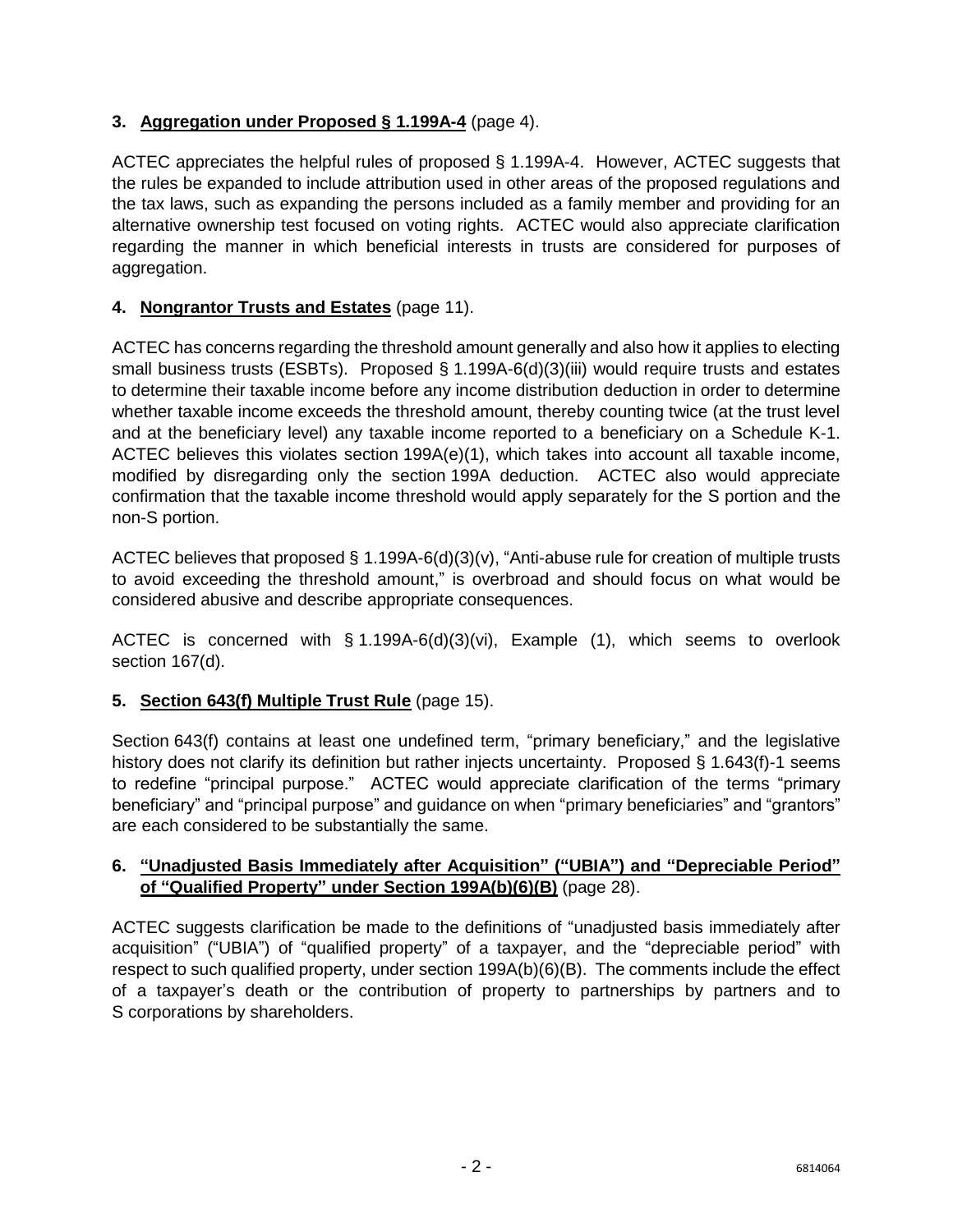## **[7.](#page-33-0) [Charitable Remainder Trusts](#page-33-0)** (page [33\)](#page-33-0).

ACTEC responds to the request for comments on how section 199A interacts with the tier rules under section 664.

### **Detailed Comments**

### <span id="page-3-0"></span>**1. Reporting Burdens.**

Treasury and the IRS requested comments on whether it is administrable to provide a special rule for RPEs with no owners having taxable income above the threshold amount that would exempt the RPEs from determining and reporting W-2 wages, UBIA of qualified property, and whether the trade or business is an SSTB.

ACTEC believes that having this special rule would avoid unnecessary compliance costs for RPEs, would reduce potential confusion on the part of owners who do not need this additional information, and would reduce the amount of unnecessary information provided to the IRS. If a special rule is adopted, ACTEC requests that detailed information be provided on how a qualifying RPE can elect to take advantage of the rule and what information the RPE will be required to report to its owners in connection with the rule. It would also be helpful to indicate what documentation an RPE would need to provide to the IRS (or otherwise collect) and retain for its records in connection with an election of this special rule.

## <span id="page-3-1"></span>**2. Sections 707(a) and 707(c).**

As the Preamble states, section 199A(c)(4) provides that qualified business income ("QBI") does not include reasonable compensation paid to the taxpayer by any qualified trade or business of the taxpayer for services rendered with respect to the trade or business, any guaranteed payment described in section 707(c) paid to a partner for services rendered with respect to the trade or business, and to the extent provided in regulations, any payment described in section 707(a) to a partner for services rendered with respect to the trade or business. Although the legislative history for section 199A does not explain why those items were excluded, ACTEC suggests that the intent was to prevent a taxpayer who provides services to a single trade or business from having QBI with respect to payments it receives for those services. ACTEC does not believe that this exclusion was intended to apply to payments described in section 707(a) or (c) earned by a taxpayer that conducts its own trade or business, so long as that trade or business is not focused primarily on providing services to only one qualified trade or business. Therefore, ACTEC recommends that proposed § 1.199A-3(b)(2)(ii)(I) and (J) provide an exception when the payments are made to a service provider conducting its own trade or business.

For example, suppose a company is in the trade or business of managing rental real estate for many properties throughout the metropolitan area, and the properties are owned in separate partnerships. Generally, its management fees would constitute QBI. However, the company is a partner in one or more of the real estate partnerships; and, as written, proposed § 1.199A-2(b)(ii)(I) and (J) would not allow the management fees to be part of the company's QBI, because such fees would be treated as section 707(a) or (c) payments. ACTEC does not believe that the company should lose the section 199A deduction merely because it owns an interest in the partnerships. ACTEC suggests that, if the company qualifies its management fees as QBI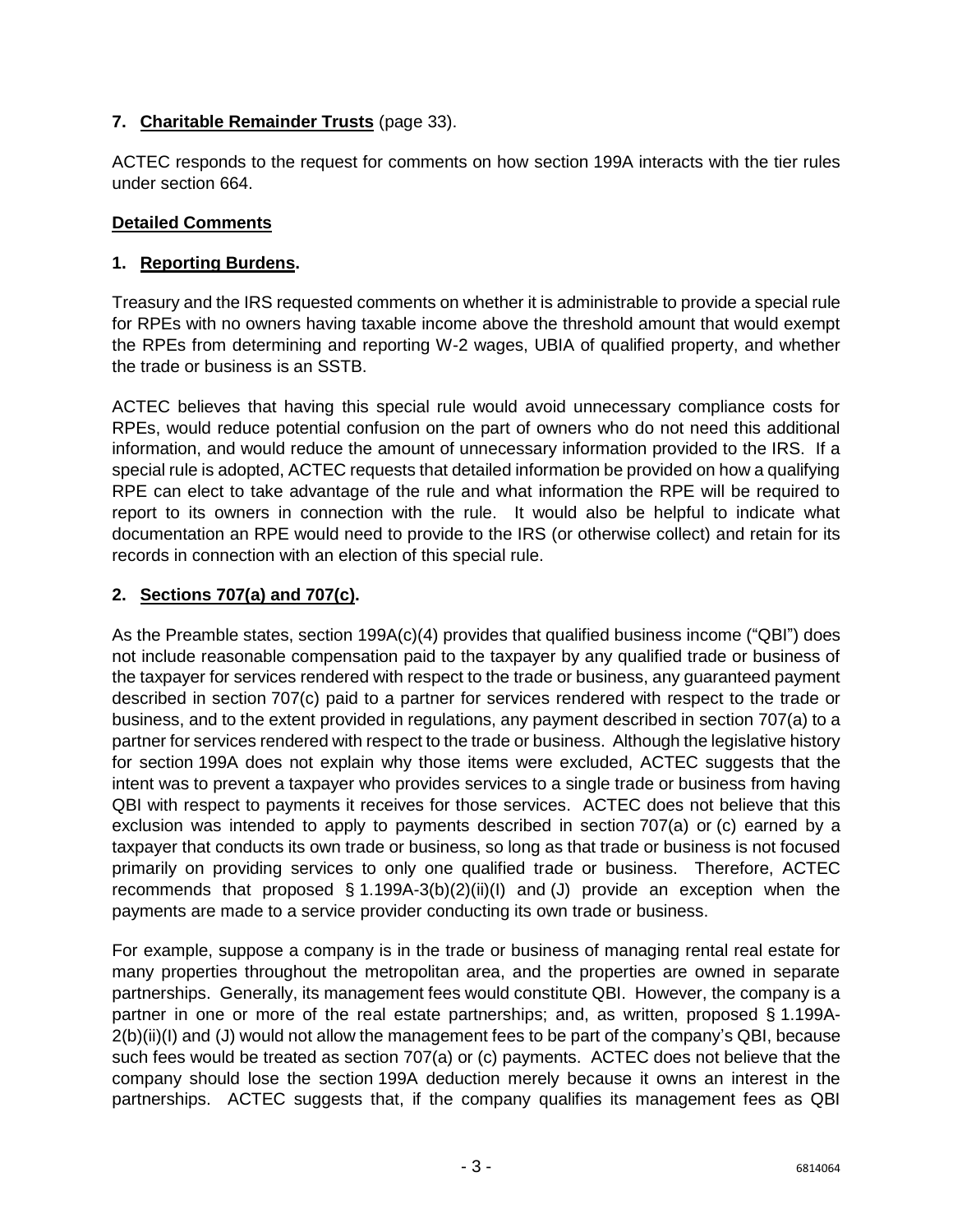independent of the trade or business activities of the partnerships, those fees should be included in the company's QBI.

In contrast, if the company provides its services to only one partnership in which it is a partner, section 707(a) or (c) payments would be disallowed, even if the company's level of activity constituted a trade or business. To determine whether a taxpayer, such as the company, is providing services to more than one trade or business or is providing services to only one trade or business, ACTEC recommends using tests similar to those in proposed  $\S$  1.199A-5(c)(2), "Services or property provided to an SSTB." These tests would be applied to determine whether, for example, more than one partnership would be treated as one partnership to whom the company is providing services. The company would have the ownership information of each partnership to apply these tests, because as a partner it is entitled to that information (see introduction to [Aggregation under Proposed §](#page-4-0) 1.199A-4 (page [4\)](#page-4-0)).

## <span id="page-4-0"></span>**3. Aggregation under Proposed § 1.199A-4.**

ACTEC appreciates the helpful rules of proposed § 1.199A-4 and recognizes the concern stated in the Preamble that, if "aggregation were not permitted, certain taxpayers would restructure solely for tax purposes, with the resulting structures leading to less efficient economic decision-making." ACTEC suggests that the rules need to be adjusted in order to reduce the need for business owners to rearrange their ownership structure to qualify under section 199A when functionally related businesses are conducted through more than one entity by the same core ownership group.

Before discussing these suggestions, ACTEC notes that, under the current proposed regulations and under ACTEC's suggestions, each owner of an RPE needs to know who the other owners of the RPE are in order to determine whether common ownership exists. Accordingly, in response to the request for comments on whether a reporting or other information sharing requirement should be required, ACTEC recommends that each Schedule K-1 from an RPE be required to list all of the RPE's owners and their respective ownership percentage.

#### **A. Optional Aggregation of Trades or Business to Combine QBI, UBIA and W-2 Amounts if Entities are Commonly Controlled and the Percentage of Common Ownership is at Least 20%.**

The opportunity included in proposed § 1.199A-4 to aggregate functionally related trades or businesses conducted through separate entities is an important step toward addressing the concerns raised in the Preamble. ACTEC believes, however, that the requirements for aggregation should take into account common control as well as common ownership: In many functionally related business entities, a control group manages the entities and the equity ownership also overlaps significantly, without satisfying the proposed minimum 50% common ownership requirement. If there is common control, ACTEC believes that a minimum of 20% common ownership should be sufficient to allow aggregation.

As proposed, other aspects of the aggregation process screen out separate trades or businesses that are not joined together in a related business. In addition to the common ownership requirement, proposed § 1.199A-4(b) requires a certain level of functional business connection among the businesses, *i.e.*, the businesses to be aggregated must exhibit at least two of three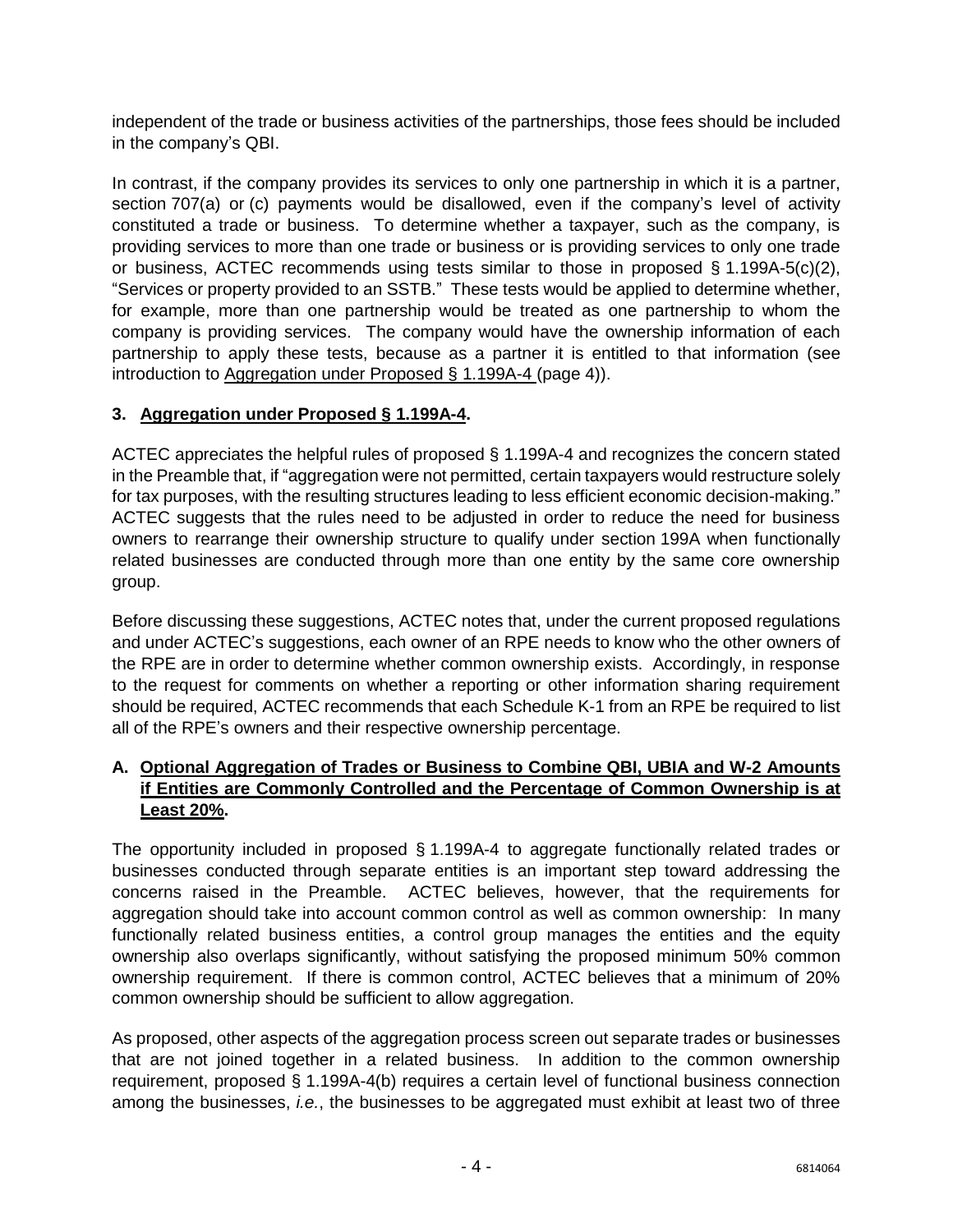possible types of functional connections (the same or related product offerings, the sharing of resources, and an operational interdependency such as conducting business as part of the same supply chain).

Furthermore, as a practical matter, the trades or businesses that an individual elects to aggregate would be closely-related; otherwise they would not be willing to share the commercially sensitive financial information required for aggregation. Individuals must receive enough information from each aggregated trade or business to be able to combine the QBI, W-2 wages, and UBIA of qualified property and compute the limitations relating to W-2 wages and UBIA. The information will include net business revenues and wage costs and may indicate depreciation and financing. Business owners may request additional information in order to be assured of the accuracy of what they are provided. Because the election is irrevocable, each subsequent year of aggregation inherently requires sharing of confidential information on business operations and capital investment. This itself shows a strong economic and management alliance. Unrelated entities in the same supply chain or offering complementary products, for example, generally would not be willing to share such information for fear of its impact on their business.

In formulating the aggregation rules, ACTEC suggests that, if there is a level of common control among trades or business, it would be appropriate to be more flexible as to what constitutes common ownership of the trades or businesses to be aggregated. In particular, if the trades or businesses are commonly controlled through voting stock, a controlling general partner, or other equivalent, the rule could allow a lesser degree of common ownership, such as 20% rather than 50% in order to aggregate.

Example 1. Smith, a successful real estate entrepreneur, operates three apartment buildings which are held in separate LLCs, each of which is wholly owned by Smith. To expand the business more rapidly and achieve management economies, Smith forms a new single member LLC, Smith LLC, to hire employees and solicit outside investors to fund the purchase and rehab of more properties. The investors are willing to fund 90% of the acquisition and rehab cost of new properties in exchange for a return of capital and 70% of the profits, if Smith in turn commits that Smith LLC will manage the new projects and contribute the remaining 10% of the costs in exchange for a return of capital and 30% of the profits. Smith seeks to aggregate his interest in the three original LLCs and his interest in the new properties, but Smith does not meet the 50% minimum common ownership required for aggregation.

Example 2. Jones is an established owner of a trucking business operated in an S corporation. As part of Jones's succession plan, Jones recently formed a new S corporation to operate a functionally related service business (i.e., temporary warehousing). The new S corporation is owned by Jones, an adult child of Jones, and three key employees. All five owners are equal owners in the new corporation, except that Jones owns the only voting stock for the first five years. Jones owns 20% of the new company directly and 20% by attribution from the adult child; therefore, Jones cannot aggregate under proposed § 1.199A-4, even though Jones has 100% of the voting control.

ACTEC believes that permitting aggregation based on common control with a lesser ownership threshold will reduce the occasions where businesses are connected by common control but would periodically qualify or fail to qualify for aggregation because of changes in ownership (*e.g.*, rising from 30% to 50% common ownership for a given year by meeting a performance milestone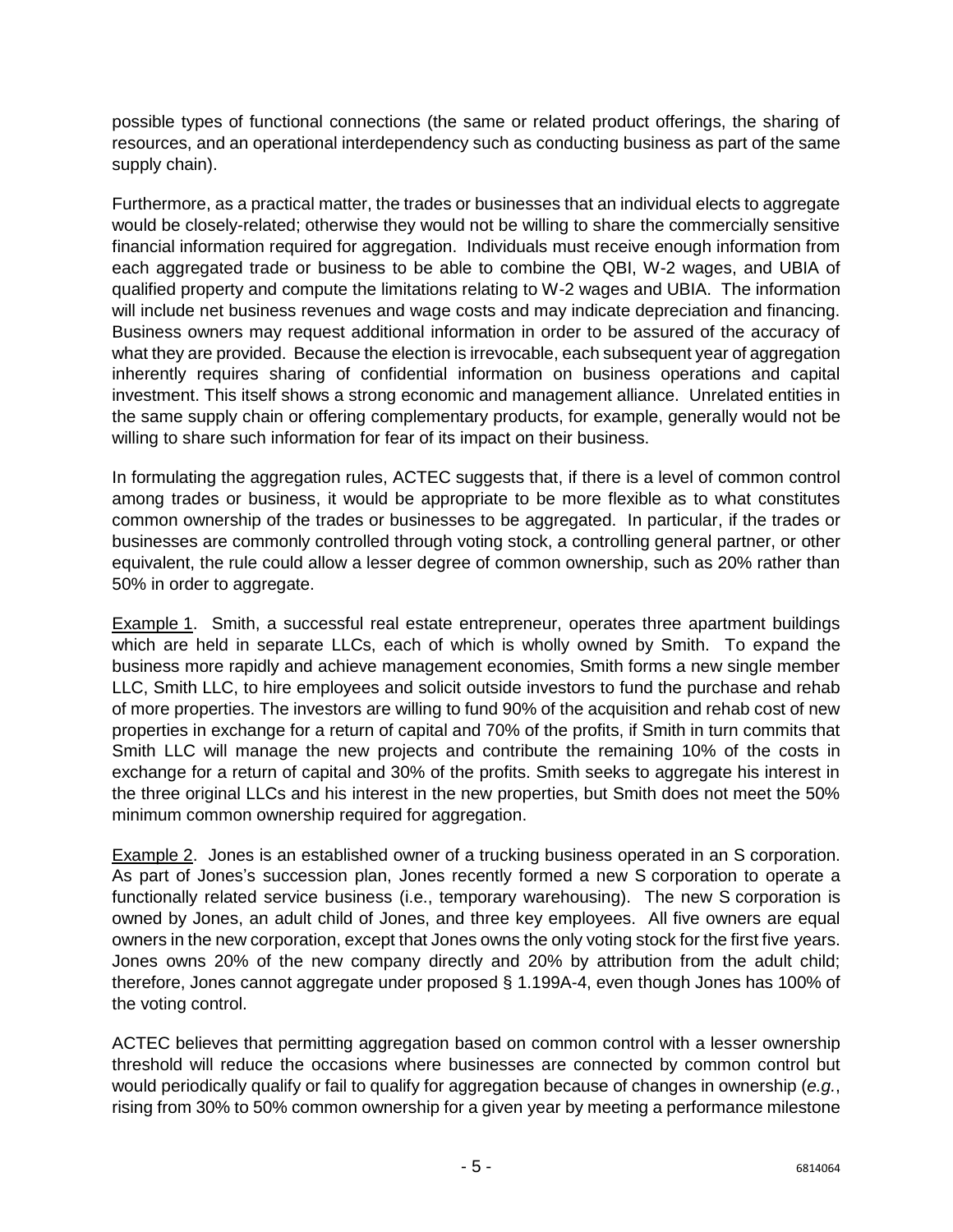in a partnership with shifting allocations or dropping from 50% to 45% common ownership due to obtaining a new equity investor in one entity but not another).

If ACTEC's suggestion is adopted, common control could be measured in a manner comparable to the definition of control under sections 2701 and 2704. While these sections deal with estate and gift taxes rather than income taxes, they address many of the control questions that arise across the spectrum of modern trades or businesses. With these changes, the aggregation rule will accommodate different types of common ownership and control that are often used in structuring related trades or businesses.

### **B. Attribution of Ownership for Determining Common Control or Ownership should have a Broader Definition of "Family" to include Sibling Relationships.**

For family attribution purposes, proposed § 1.199A-4 does not include sibling relationships. ACTEC believes that failing to include sibling relationships to determine family attribution under the aggregation rules would impose a material limitation on the opportunity to aggregate family businesses owned by siblings and is inconsistent with many other situations where siblings are treated as economically linked.

Specifically, the SSTB rule under proposed  $\S$  1.199A-5(c)(2)(ii) that precludes disaggregation to create affiliated non-SSTB businesses relies on relationships described in section 267(b) or 707(b) to identify related parties. Those sections attribute ownership from one sibling to another.

In addition, many rules under the Code treat siblings as being economically connected so as to treat taxable sales and exchanges between them as occasions for abuse, require adverse treatment by deferring losses under section 267 and denying capital gains treatment under section 1239, and apply restrictive rules to like-kind exchanges and installment sales to curb joint efforts to reduce their aggregate gain or to defer taxes. The overall concept is that siblings are so closely related as to be considered the same economic unit or at least to be conclusively presumed to be acting in concert. Sibling attribution is also used in Chapter 14 of the Code in applying adverse results to family-controlled transactions by defining "family" as involving siblings (see section 2704(c)(2), which also includes spouses of siblings).

The following examples illustrate the effect of not treating siblings as "family."

Example 3. Assume in Example 1 above that the "outside investors" are siblings of Smith who inherited their ownership interests in the new properties from their father, or alternatively are investing their own funds. Even if the aggregation rule is not expanded as suggested above to count common control as a qualifying factor, ACTEC believes that common ownership by siblings should apply for purposes of family attribution. Similarly, in Example 2 above, if the key employees are siblings of Jones, their interests should apply for purposes of family attribution.

Example 4. Successful real estate developer White dies and leaves his interests in his business entities to a combined trust for his three adult children until his estate is settled. Each entity owns individual developed and undeveloped properties. Working with the children, the trustee divides the entities in the combined trust into three different groupings of equal value. One grouping contains entities primarily holding established rental apartment properties of interest to child D,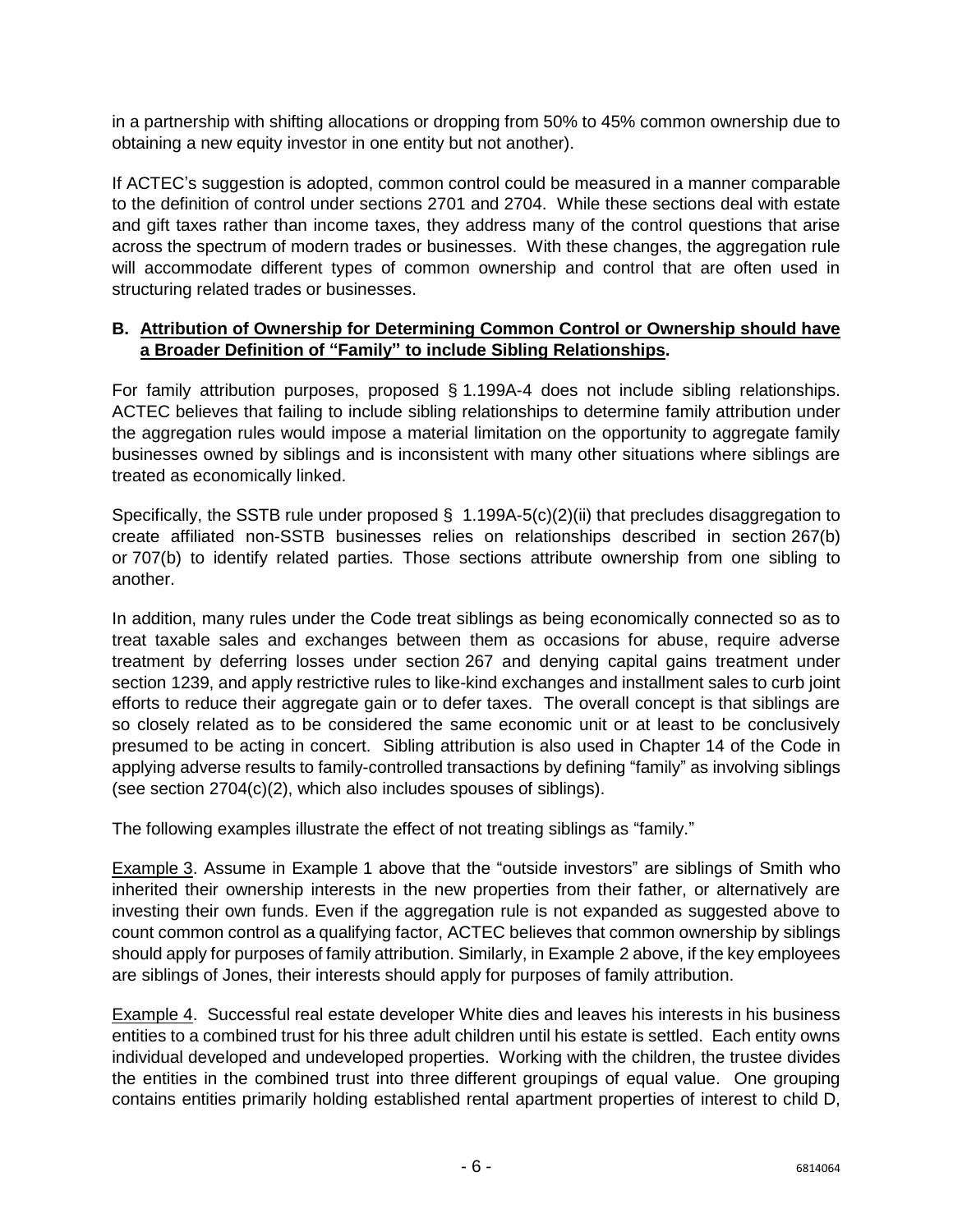the second contains entities primarily holding finished and unfinished mixed use projects consisting of apartments and retail properties of interest to child E, and the third entities primarily holding mostly mixed use office and retail properties of interest to child F. All of the entities will continue to be managed by the established entity that was managing and developing the properties in the various entities during White's life, and that management entity will now be owned equally by his adult children. Unless sibling attribution applies, however, dividing the entities holding the properties in this manner precludes aggregation with the service entity if the three groupings are distributed outright, one for each child in sole ownership.

### **C. Trust or Estate Ownership should be Attributed to Beneficiaries and then Reattributed within the Family.**

Proposed § 1.199A-4 addresses attribution among family members but not attribution for ownership held in a trust or an estate. Business interests are often held in nongrantor trusts for succession and estate planning reasons; therefore, the trust attribution question is unavoidable. Also, although the discussion below focuses on trusts, similar concerns apply to estates. To what extent is an interest held in a trust for family members treated the same as direct ownership by family members, particularly where the beneficial interests in the trust will change over time?

Example 5. Brown owns 51% of an LLC that conducts a business, and a trust for Brown's spouse and children owns 49% of the LLC. The trust also owns 100% of another capital-intensive entity that could be aggregated with the LLC under the proposed regulations if 50% common ownership could be established.

Without a workable rule for trust attribution, ACTEC believes the aggregation rule under proposed § 1.199A-4 will present an obstacle to the orderly succession of family businesses and to estate planning transfers in trust during life and at death. ACTEC acknowledges that fashioning a workable trust attribution rule is inherently difficult because interests shift over time with changes in the beneficiary class (*e.g.*, due to births, deaths, distributions, passage of time, and exercises of powers of appointment).

In addition, the obstacles are greater if the minimum of common ownership required for aggregation is always set at 50% and siblings are not included for family attribution purposes. If "family" is narrowly defined and the minimum percentage is high, the attribution of beneficial trust interests becomes much more critical because siblings often have some variation of shared interests in trusts established for them.

Attribution must also address those beneficial interests in the trust that not only shift over time but are never actually fixed, that is, because those interests that depend on the trustee's discretion to make distributions based on need or "best interests" of persons within a group of beneficiaries. These "flexible interests" are now quite commonly used in estate planning, such as in a trust when current returns can be accumulated and pass to other beneficiaries or when current distributions may be "sprinkled" disproportionately among a class of beneficiaries based on the trustee's discretion.

The tax law has no generally applicable established standard or rule for identifying a primary beneficiary or beneficiaries of a trust or for making meaningful beneficiary allocations of trust ownership under the attribution rules in other contexts, in part because of the difficulty of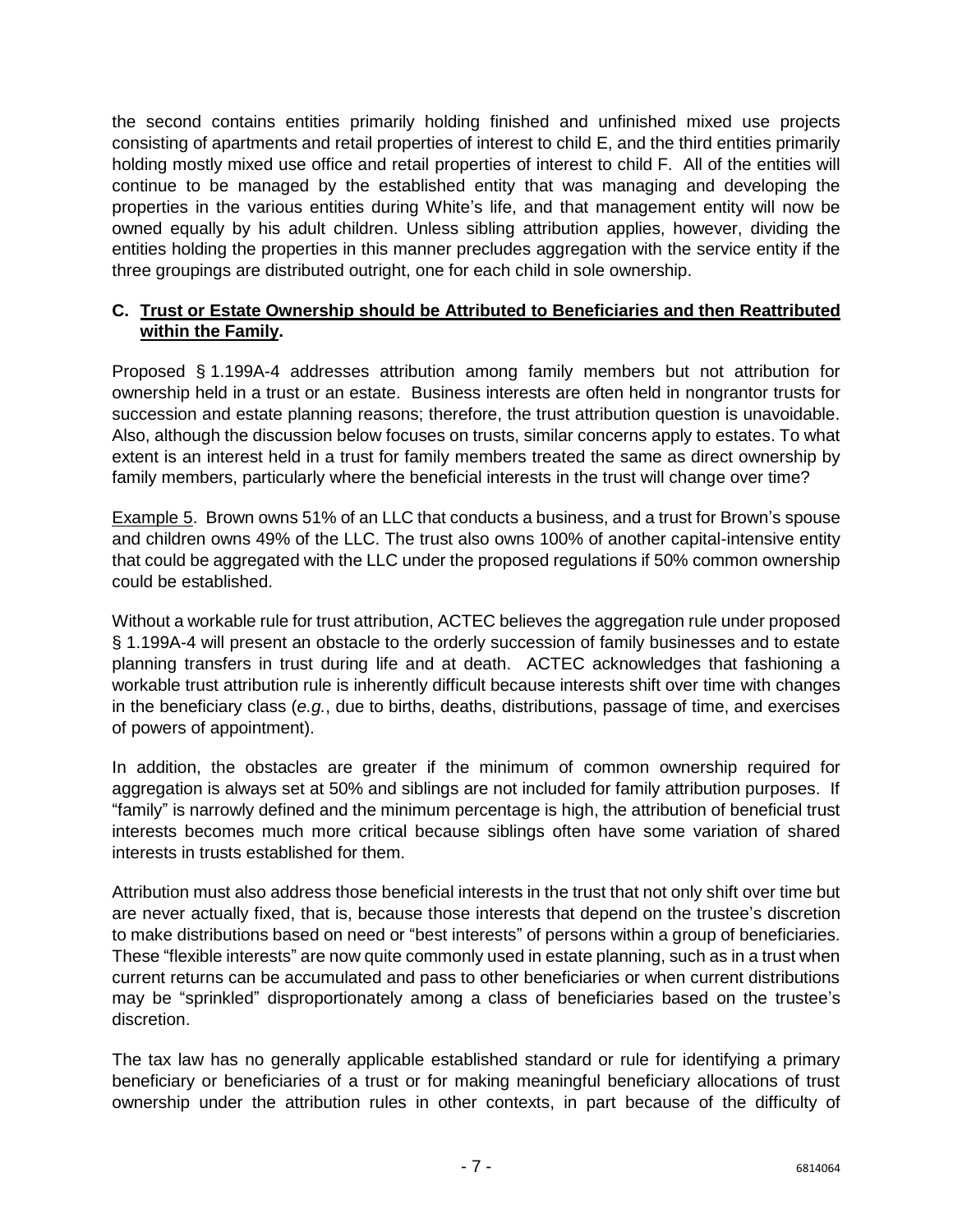developing such a standard and in part because different contexts call for different rules. *See Steuben Securities Corp. v. Commissioner*, 1 T.C. 395, 399 (1943) (attributing stock from a trust to its beneficiaries under the personal holding company rules in proportion to current distributions, disregarding the actuarial interests in the remainder because, given the statutory purposes, beneficiaries should be those with a "direct present interest in the shares and income in the taxable year"); FSA 199952014 (September 23, 1999) (rejecting actuarial test, reviewing case law in detail, distinguishing Rev. Rul. 62-155, 1962-2 C.B. 132, and noting that the issue was to determine indirect ownership of CFC stock by a trust beneficiary under section 958(a) and that the actuarial test, according to  $\S 1.958-2(c)(1)(ii)(a)$ , is used for determining constructive ownership under section 958(b).

Fortunately, however, aggregation for purposes of section 199A could provide the opportunity to adopt a relatively simple set of rules. Unlike other contexts, there is no risk of severe consequences such as allocating deemed taxable income to beneficiaries who might never receive the income. Vetter, "ACTEC Proposals Integrate Subch. J, PFIC Regime for Foreign Trusts," *Tax Notes* 222, 225 (October 11, 2010); ACTEC Proposals for Guidance With Respect to the Coordination of the Foreign Corporation Anti-Deferral Rules and Subchapter J, 4,6 (June 23, 2010). The rule here could apply for all purposes of section 199A so that the same rule would be favorable to some taxpayers by allowing aggregation under proposed § 1.199A-4 and adverse to other taxpayers by requiring aggregation of activities to an affiliated SSTB under proposed § 1.199A-5(c)(2)(ii). Furthermore, the difficult attribution questions will arise only in those trusts that have a mixed class of beneficiaries; if all of the beneficiaries are family members, it will be simple to determine whether the trust is part of the potential majority by simply attributing all of the trust's ownership to the other family members without having to determine how much should be attributed to any one beneficiary. In most cases it will be obvious that the trust's beneficial interests will be all or substantially all for the benefit of family members, such as a trust for the benefit of spouse and children, or for the benefit of children and grandchildren.

Experience with attribution in other contexts suggests that the standard applied for section 199A purposes should fall between two different approaches. On one end of the spectrum of possibilities, attribution could be based on determining the primary beneficiary by a "facts and circumstances" test for each trust, such as examining the distribution history, trust records of goals and expected distributions, and the needs and life expectancy of the individual beneficiaries. While flexible and adaptive to different types of trusts, this analysis is subjective and the conclusions open to debate. The approach may seem the most appropriate because it could emphasize the tracing of current income from business-related sources, and allow the trust to be attributed to the primary beneficiary at the current time. However, deciding what years should be in "the current time" is an arbitrary process; and the process could easily break down when distributions shift among different beneficiaries over a few years or when meaningful distributions from the business are not made to the trust and to the beneficiaries for long periods of time because net cash flow is being reinvested. *See* TAM 200733024 (August 17, 2007) and PLR 9024076 (March 21, 1990).<sup>2</sup>

 $\overline{\phantom{a}}$ 

<sup>2</sup> TAM 200733024 applied a "facts and circumstances" test under the PFIC regime to trust distributions made in successive years to or for the benefit of two different groups of beneficiaries; first the non-US beneficiaries and then in the next year the US beneficiaries, resulting in US tax savings, and analysis relying on records showing the trust was understood to be equally owned by the two groups despite its discretionary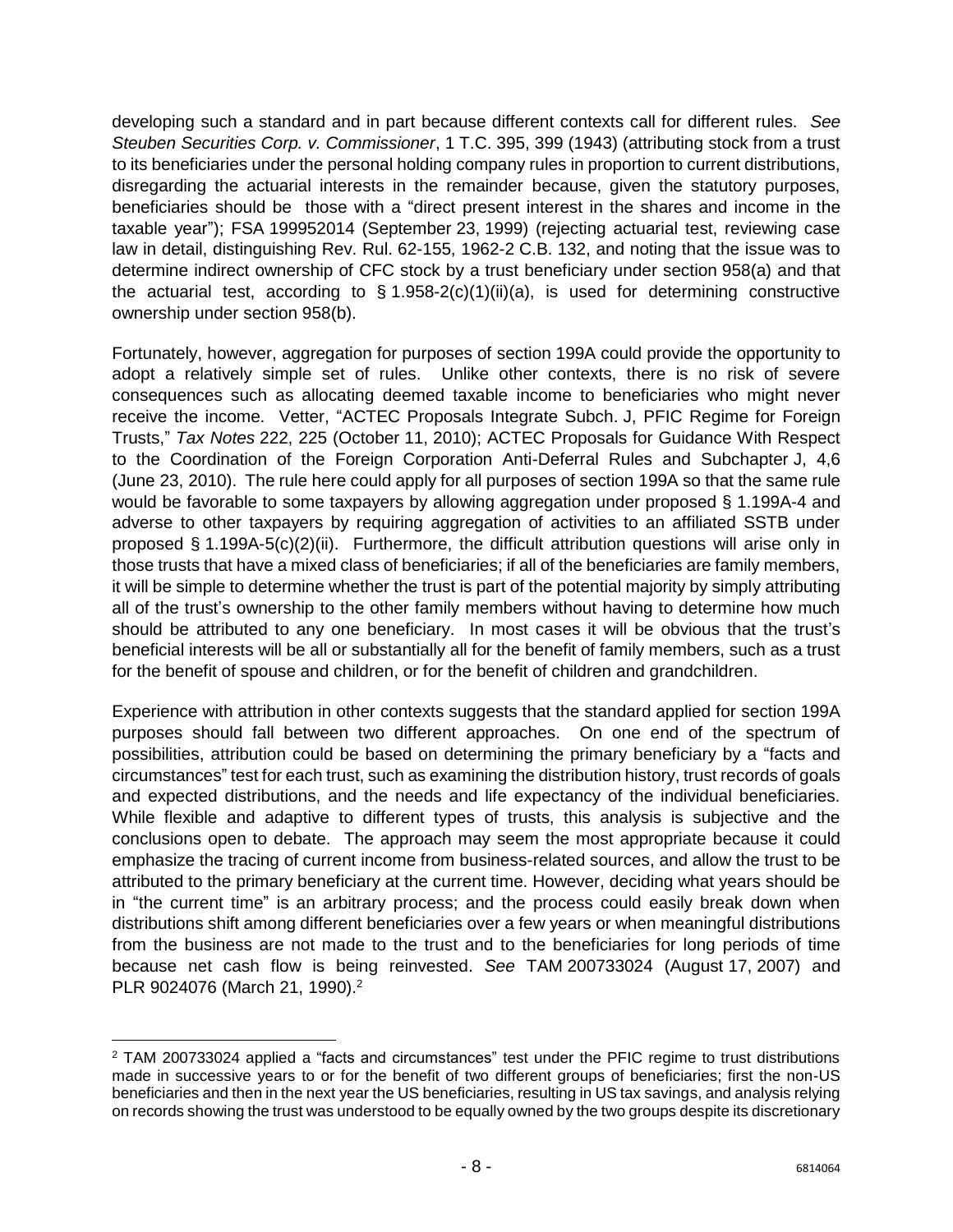At the opposite end of the spectrum, attribution could follow a purely actuarial calculation. The formulae under section 7520 for determining beneficial interests for a term of years or for the life of a person likely to live more than one year could be used to determine the percentage interest in the trust for different beneficiaries, and then the trust's business interests could be attributed to the beneficiaries in the same proportion. This approach seems precise and objective if a trust provides for mandatory periodic distribution of current income and the trust principal passes to the remainder beneficiary when the income beneficiary dies. The actuarial formula, however, does not take into account the flexibility commonly used in writing and managing trusts today. For example, beneficial interests can be subject to the following powers:

- 1. Trustee discretion to accumulate current income during the life of a beneficiary and add it to the principal that ultimately passes to the remainder beneficiary, or discretion to distribute principal to the life beneficiary or make current distributions to the remainder beneficiary.
- 2. Trustee discretion to adjust the return to the income interest, or powers in the trustee to decant into a new trust with different beneficial interests.
- 3. Trustee discretion to "sprinkle" distributions to benefit one or more persons among an entire class of beneficiaries such that it cannot be assumed that each member of the class will receive equal or any distributions.

These powers are common in modern trusts that would hold a business interest for estate planning and succession purposes. Accordingly, unless an adjustment can be made for these powers, the actuarial approach is not useful.

As a starting point, the actuarial approach is preferable to a "facts and circumstances" approach. The apparent precision and objectivity of the actuarial method of attribution is appealing for use in determining whether entities in a business structure can be aggregated because the test employed here should be relatively simple and beyond debate in application. The aggregation question does not justify the potentially complex and inevitably subjective analysis that would be needed to apply a "facts and circumstances" approach to attribution (see, for example, the analysis in PLR 9024076 referenced above), but some additional element must be added beyond pure mathematics in order to accommodate the flexible powers in modern trusts.

Accordingly, ACTEC recommends an approach to trust attribution under section 199A that starts with the actuarial formula and then adjusts for trust interests that cannot be measured by such a pure mathematical calculation. In other contexts this is done by ignoring remote interests and by assuming trustee discretion is exercised to maximize the value of certain beneficial interests. As applied here, ACTEC recommends the following adjustments:

1. Ignore as too remote all interests that are less than 5% of the trust by actuarial calculation.

l terms. PLR 9024076, in determining the control group under the personal holding company rules using a "facts and circumstances" test, abandoned the actuarial test in view of the discretionary powers in the trust, and used a seven-step analysis that included a review of trustee duties, actual distributions, family relationships, presumed exercise of a parent's power of appointment in favor of children, actuarial values, and valuation premiums associated with control blocks of stock, but the recognized key starting point was an established five-year pattern of distributions.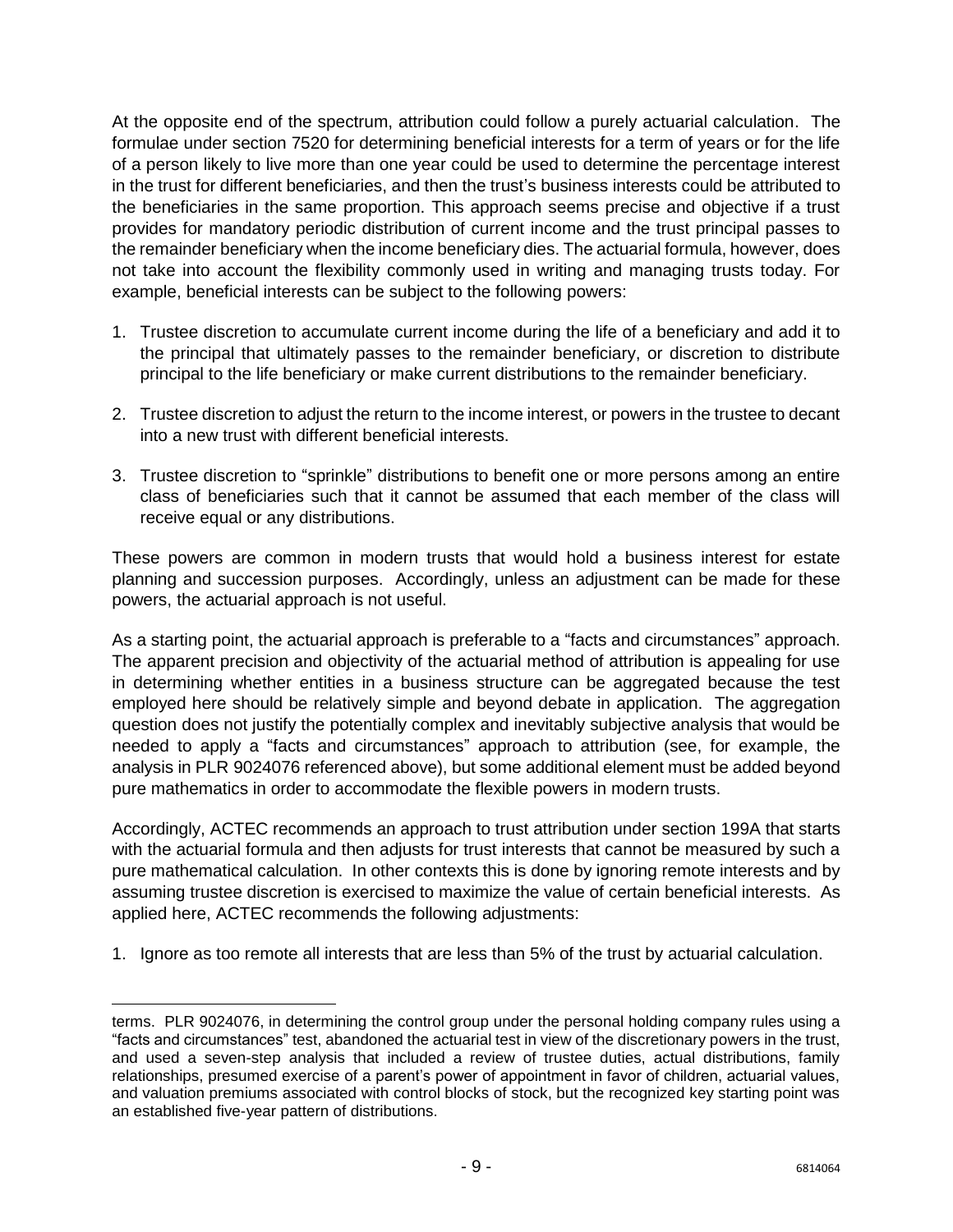- 2. Identify the group of individuals who are potential holders of a majority interest in the entities that already meet the other criteria for aggregation; and, from among the remaining beneficiaries, identify those who as individuals are members of, or related to members of, that group.
- 3. If trustee powers would affect the actuarial value of beneficiaries identified in step 2, assume that the trustee's discretion will be exercised to the maximum extent to support the identified beneficiary or beneficiaries. Then, calculate the separate actuarial interests of the beneficiaries and attribute the trust's ownership of the trades or businesses to the beneficiaries accordingly.

The first step is used to screen out remote interests as in, for example, attribution under sections 958 and 1563. This simplifies the process and reduces the occasions where there would be resulting reattribution under the family attribution rule. Here, however, the 5% interests are ignored without first applying the maximum discretion rule of step 3, so that the number of remote interests that can be disregarded is more easily determined and the screen is likely to be more meaningful.

The second and third steps are critical to avoiding the "facts and circumstances" approach that required complex analysis in PLR 9024076 (referenced above). To keep the process manageable, the adjustment for discretionary powers must make certain assumptions as to how those powers would be exercised. In other contexts where this method is used, most commonly, the tilt is in favor of finding common ownership or control; for example, see sections 267(e)(3)(B) and  $1563(e)(3)(A)$ , as well as § 25.2701-6(a)(4)(i) (applicable to determining control under section 2701 and 2704). For purposes of section 199A, ACTEC suggests the tilt should be in favor of attribution and thus in favor of the majority group likely qualifying for aggregation. As noted above, the trades or businesses to be aggregated must also be functionally related and the taxpayer group will be inclined to elect aggregation and thereby share financial information only if there is in fact a close relationship. Favoring attribution will facilitate the election opportunities, and we do not see a harm in more rather than less aggregation.

ACTEC's recommendations can be illustrated by an example based on the regulations under section 2701:

Example 6: An irrevocable trust holds a partnership interest in partnership P. One-half of the trust income is to be paid to D for D's life. The remaining income may, in the trustee's discretion, be accumulated or paid to or for the benefit of a class that includes D's child F, in such amounts as the trustee determines. On the death of the survivor of D and F, the trust corpus is required to be distributed to Charity. Assume that D's actuarial interest in the trust exceeds 5% based on D's life expectancy, and the actuarial interest of the class of which F is a member exceeds 5%. Also assume D's life interest in half the income is valued at 60% (the actuarial value of D's life interest if D were entitled all of the income) times  $\frac{1}{2}$  (D's share of the income), or 30%. Accordingly, D holds 30% of the trust's interest in P, which is the 50% actuarial value times half of the trust's income. The actuarial value of the life interest of the class of which F is a member would be 50% if that class were entitled to all of the income. O that class, only F is a member of the "family." Thus, the class holds 25% of the trust's interest in P. F is attributed the entire value of the class interest, rather than just an equal share, because F is a member of the class eligible to benefit from the maximum discretion in favor of D's family and thus is deemed to receive the entire trust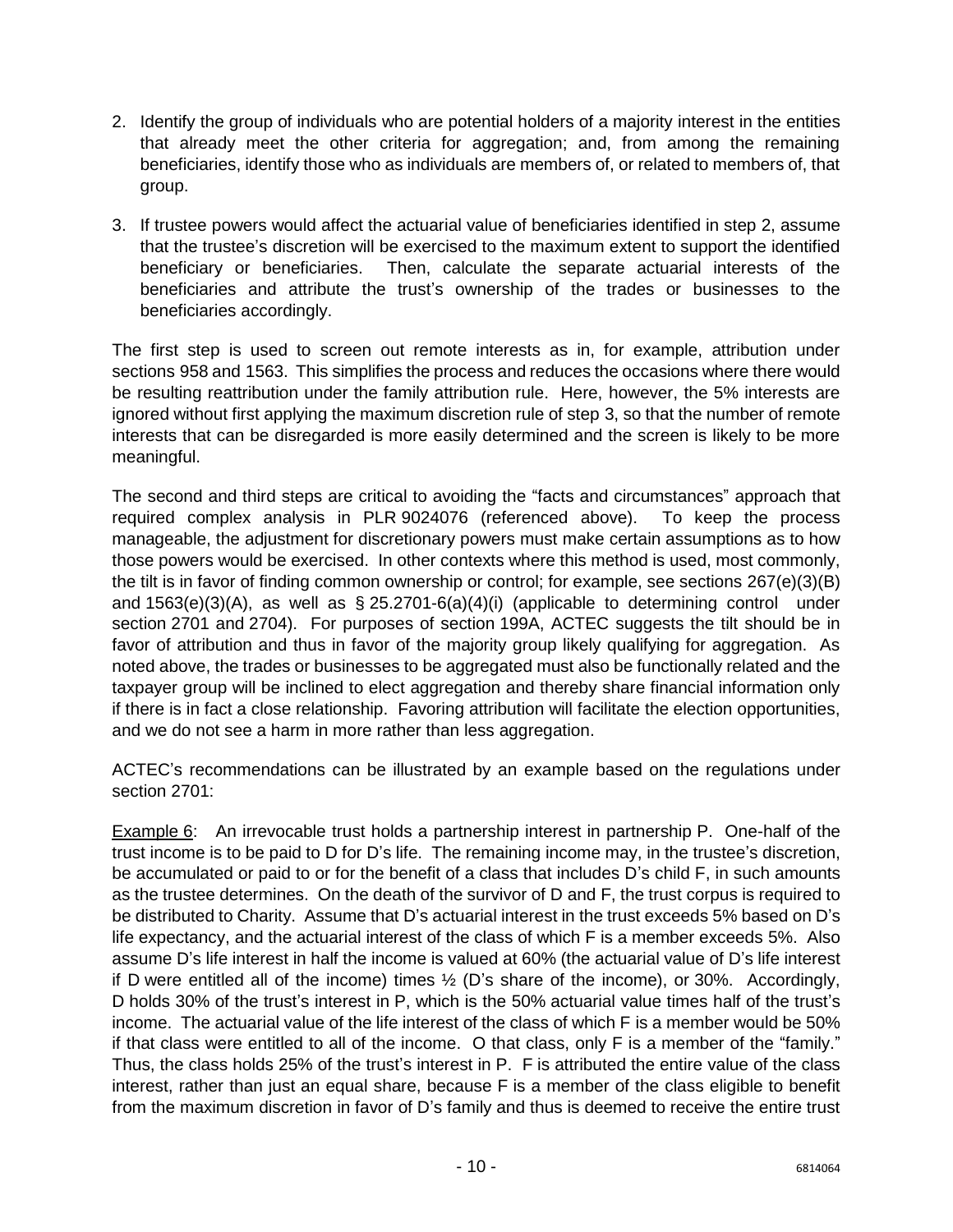income for such time as F survives D. Thus, D is attributed more than 50%, which is 30% directly and more than 25% by attribution from F. Compare Example 4, § 25.2701-6(b).

If the above steps are too complex to be applied each time a trust is an owner of a trade or business, ACTEC requests that taxpayers be allowed to elect an alternate "short-cut" method. The shortcut method would be applicable to substantially all "family" trusts, and would be implemented by collapsing the steps as follows.

- 1. All of the trust's ownership in the trade or business would be attributed to those beneficiaries as a group who are in the same "family" (as defined under proposed § 1.199A-4(b)(3), and as modified as described above to include siblings) and whose total interest in the trust as a family group represents more than 50% of the trust, measured by the actuarial calculation described above.
- 2. In a typical trust created for children and/or other descendants, the trust's ownership could be attributed to that class of family members as a group, because the actuarial value would exceed the 50% minimum. As a result, all trust ownership would be attributed to the family, and there would be no need to ascertain the interest of each beneficiary because, as discussed immediately below, family attribution would aggregate their individual interests in any event.

After stock is attributed to the beneficiaries in either of the methods described above, the stock should be reattributed to other family members under section 267 as Example 6 above illustrates. Stock constructively owned by a person by reason of ownership of a corporation, partnership, estate or trust pursuant to section  $267(c)(1)$  is treated as actually owned by the person, which then allows that stock to be attributed to that person's family members through family attribution. See, *e.g.*, *Pomeranz v. Commissioner*, T.C. Memo. 1980-36 (ownership of corporation attributed from trust to its beneficiaries and then ultimately to taxpayer to deny deductibility of loss under section 267 on transaction between taxpayer and corporation). As in section 267(c)(5), the stock then owned by another family member (D in the above example) pursuant to section 267(c)(2) is not treated as owned by that other individual family member for purposes of re-applying section 267(c)(2) in order to make yet a third family member the owner of the stock.

### <span id="page-11-0"></span>**4. Nongrantor Trusts and Estates.**

Proposed § 1.199A-6(d)(3)(iii) would require trusts and estates to determine their taxable income before any income distribution deduction in order to determine whether taxable income exceeds the threshold amount, thereby counting twice (at the trust level and at the beneficiary level) any taxable income reported to a beneficiary on a Schedule K-1. ACTEC believes this violates section 199A(e)(1), which takes into account all taxable income, modified by disregarding only the section 199A deduction.

ACTEC believes that proposed § 1.199A-6(d)(3)(v), "Anti-abuse rule for creation of multiple trusts to avoid exceeding the threshold amount," is overbroad and should focus on what would be considered abusive and describe appropriate consequences.

ACTEC is concerned with § 1.199A-6(d)(3)(vi), Example (1), which seems to overlook section 167(d).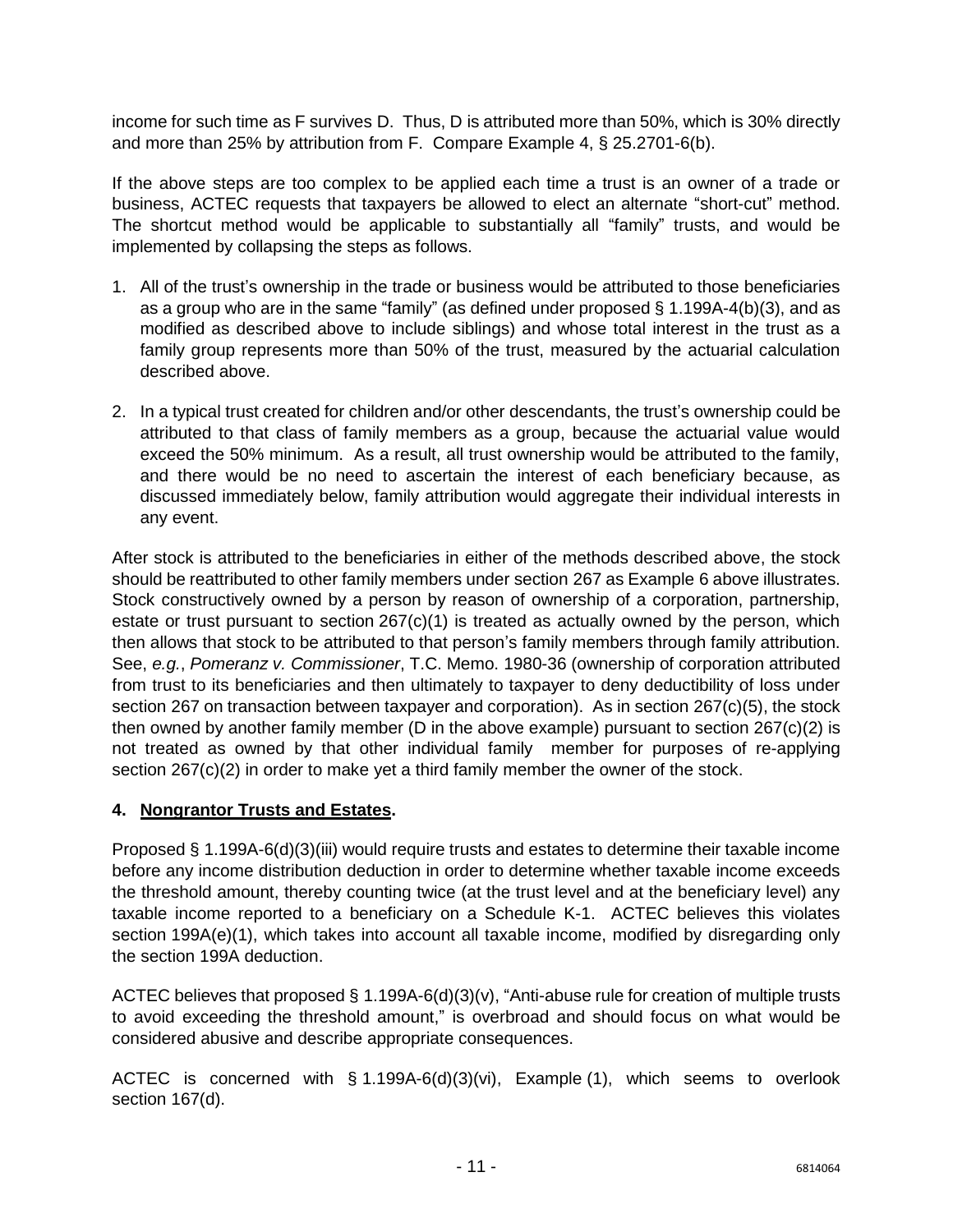# **A. Determination of Threshold Amount for Nongrantor Trusts and Estates.**

ACTEC has concerns regarding the threshold amount generally and also how it applies to electing small business trusts (ESBTs).

#### **(1) Nongrantor Trusts and Estates.**

Proposed § 1.199A-6(d)(3)(iii) provides, "[f]or purposes of determining whether a trust or estate has taxable income that exceeds the threshold amount, the taxable income of a trust or estate is determined *before* taking into account any distribution deduction under section 651 or 661 (emphasis added)." This section appears to provide that, in connection with calculations under section 199A, a nongrantor trust or estate will be required to include income that is not taxable to it, resulting in a double counting of trust or estate income for section 199A purposes. It is unclear if this was an intended or unintended result.

It is possible that, because a nongrantor trust or estate is treated as an RPE to the extent it allocates QBI and other items to its beneficiaries under proposed § 1.199A-6(d)(1), such a rule was included to avoid the double counting of a deduction at the trust or estate level. This would occur if the trust or estate calculated its threshold amount only with respect to the amount of income retained by it after allocations to beneficiaries under the general rules of proposed § 1.199A-6(d)(1). If that is the case, then ACTEC requests the proposed regulations be revised to provide clarification in this regard so that the income allocated to the trust or estate for section 199A purposes is based only on the income that the trust or estate retains.

However, if Treasury and the IRS intended to eliminate a trust or estate's deduction, an explanation of the statutory authority for requiring nongrantor trusts and estates to "double count" income at the trust or estate level, even though they are otherwise treated as an RPE with respect to amounts distributed to beneficiaries, is needed.

Congress understands well that estates and trusts are entitled to distribution deductions that cause the taxable income earned by those entities to be allocated instead to their beneficiaries. Sections 651 and 661 are the very underpinnings of the method by which the taxable income of trusts and estates are measured. If the taxable income of trusts and estates were to be computed for purposes of section 199A without regard to the distribution deduction available to those taxpayers, Congress clearly could have made provision for such an adjustment. Congress neither did so nor appears to have authorized the Secretary to do so. Therefore, proposed § 1.199A-6(d)(3) appears to exceed Treasury and the IRS's authority with regard to the computation of taxable income for computing the threshold amount for trusts and estates.

One might argue that the manner in which estates, trusts, and their beneficiaries compute taxable income could allow QBI to be shared among multiple taxpayers, each of whom are entitled to their own threshold amount. But of course, this same argument applies to all pass-through entities, whose owners are each entitled to compute their threshold amounts separately (as discussed above in connection with proposed  $\S$  1.199A-6(d)(1)). Likewise, this argument could be used to say that the shifting of taxable income between a trust or an estate and its beneficiaries should not be allowed, because doing so allows multiple taxpayers to take advantage of the progressive tax rates applied to that income under section 1. Those arguments are unavailing. Congress' concern about the improper multiplication of threshold amounts is more properly dealt with under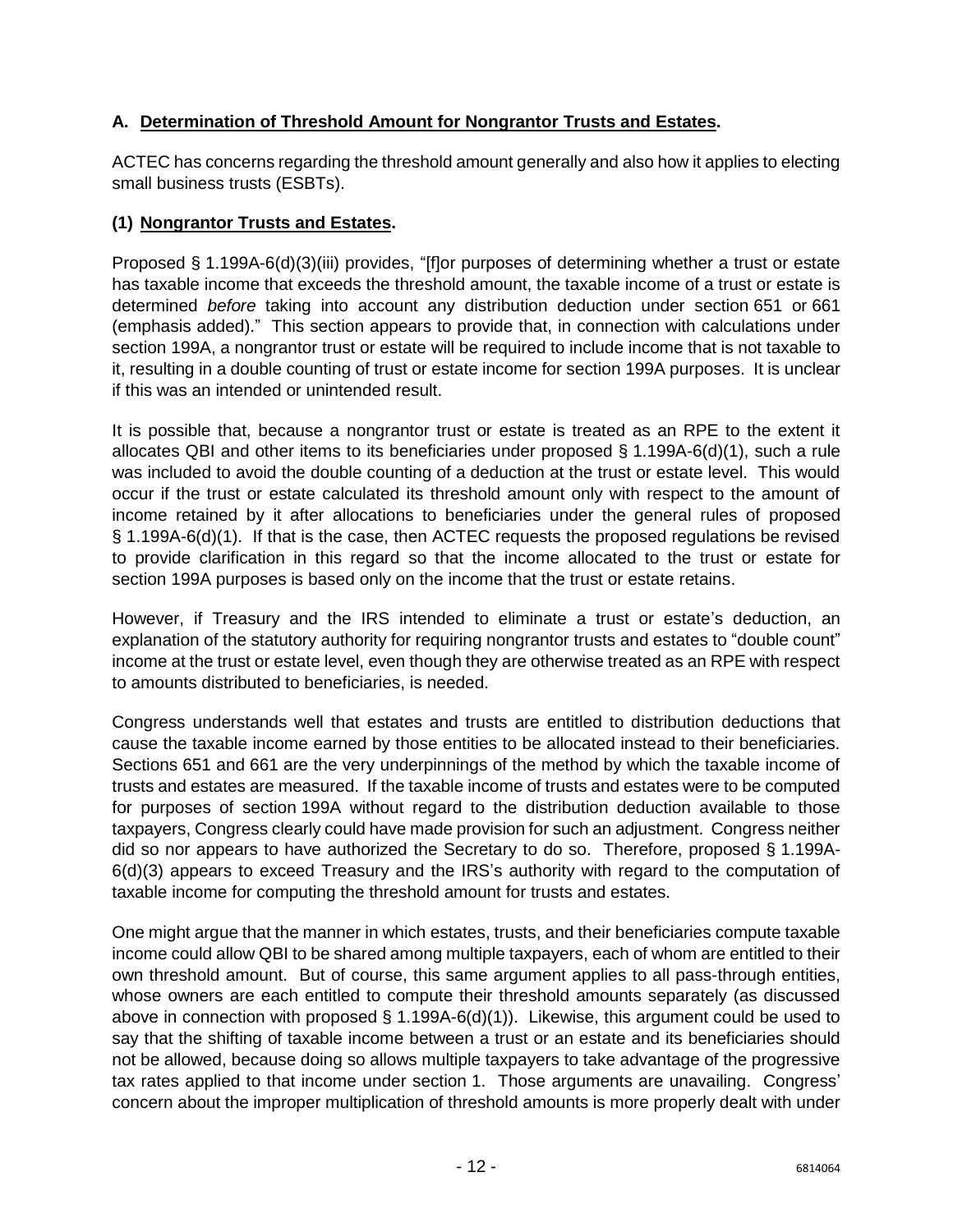the multiple trust rules of section 643(f), which was enacted for the very purpose of aggregating multiple trusts where a principal purpose of such trusts is the avoidance of federal income tax.

The income from nongrantor trusts and estates has always been divided between the trust or estate and its beneficiaries under the fundamental principles of subchapter J. Adding a rule that requires a trust or estate to be treated differently solely for purposes of section 199A could be viewed as punitive in nature and treats similarly situated taxpayers differently. Therefore, the distribution deduction should be taken into account in determining a nongrantor trust or an estate's taxable income for purposes of computing the section 199A threshold amount.

If proposed § 1.199A-6(d)(3)(iii) requires nongrantor trusts and estates to ignore the distribution deduction for calculation of the threshold amount, the following disparate results could occur:

Example 7. Assume that Trust A is a grantor trust established for the benefit of its grantor's daughter D and has \$300,000 of income in Year 1. If Trust A remains a grantor trust for all of Year 1, all income will be reported on grantor's income tax return, and any section 199A calculations will be made by grantor. Assuming grantor is married and has no other income, the threshold amount will not be exceeded.

Example 8. Assume that Trust B is created on its grantor's death on January 1 of Year 1 for the benefit of its grantor's daughter D. Also assume that the trust has \$300,000 of dividend and interest income in Year 1 and that the trust makes a distribution to D from the trust of \$180,000 of its income in Year 1. The \$300,000 of income will, for all income tax purposes other than the section 199A threshold calculation, be allocated \$120,000 to the trust to be taxed at the trust level and \$180,000 to D to be reported on her income tax return. However, for purposes of section 199A, the threshold amount at the trust level will be \$300,000 and the threshold amount for D will be \$180,000, for a total of \$480,000 combined taxable income counted toward the thresholds, even though only \$300,000 of income actually exists. This results in the trust exceeding the threshold amount, even though the trust only retains income well below the threshold amount. If D is single, the threshold amount will be exceeded by D as well.

The disparate treatment between Example 7 and Example 8 appears punitive in nature. In Example 8, no tax avoidance purposes exist. In addition, at any time a distribution is made to a beneficiary there are real economic consequences in connection with such a distribution that should be taken into account in all tax calculations, including the section 199A threshold determination.

Paragraph I.3 of the Special Analysis section of the Preamble states that Treasury and the IRS do not anticipate any meaningful economic distortions to be induced by proposed § 1.199A-6 and requests comment on these estimated impacts. If the application of § 1.199A-6(d)(1) results in the double counting of trust and estate income for section 199A purposes (as demonstrated by Example 8 above), then ACTEC respectfully disagrees with this assessment. Any such rule could be punitive in nature because it fails to take into account the actual economic consequences of distributions from a nongrantor trust or estate to its beneficiary and the fiduciary duties exercised in connection with such distributions and is inconsistent with the longstanding fundamental principles of subchapter J.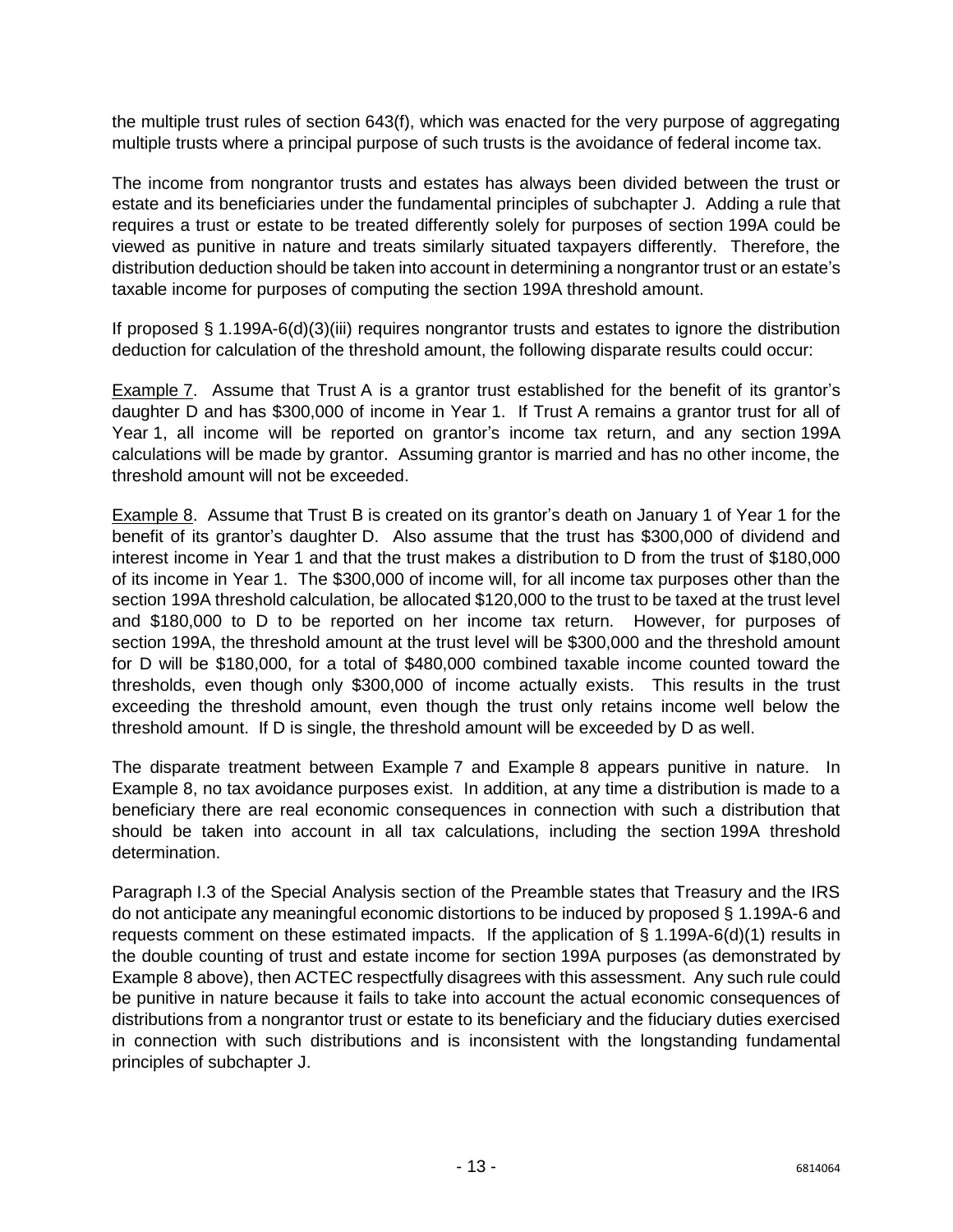As an alternative, if proposed  $\S$  1.199A-6(d)(1) is not modified to remove the prohibition of a distribution deduction for purposes of computing the threshold amount, ACTEC suggests that the regulation should stipulate that any beneficiary who receives a distribution of taxable income from a trust or an estate will be allowed to disregard that taxable income in determining whether the beneficiary's income exceeds the threshold amount. While this approach requires a seemingly unauthorized modification to the taxable income of both trusts and estates and their beneficiaries, it avoids the double counting problem outlined above by having the trust or estate's taxable income counted only once, at the trust or estate level.

### **(2) Electing Small Business Trusts.**

Proposed § 1.199A-6(d)(3)(iv), "Electing small business trusts," provides:

An electing small business trust (ESBT) is entitled to the deduction under section 199A. The S portion of the ESBT must take into account the QBI and other items from any S corporation owned by the ESBT, the grantor portion of the ESBT must take into account the QBI and other items from any assets treated as owned by a grantor or another person (owned portion) of a trust under sections 671 through 679, and the non-S portion of the ESBT must take into account any QBI and other items from any other entities or assets owned by the ESBT. See § 1.641(c)-1.

ACTEC agrees that proposed § 1.199A-6(d)(3)(iv) appropriately describes the interaction between sections 199A and 641(c), as well as § 1.641(c)-1. However, ACTEC would appreciate clarification regarding how the section 199A threshold will apply to the taxable income of the S portion and the non-S portion of the ESBT.

Section 641(c)(1)(A) provides that, for purposes of chapter 1, "the portion of any electing small business trust which consists of stock in 1 or more S corporations shall be treated as a separate trust." Section 1.641(c)-1(a) elaborates:

*In general*. An electing small business trust (ESBT) within the meaning of section 1361(e) is treated as two separate trusts for purposes of chapter 1 of the Internal Revenue Code. The portion of an ESBT that consists of stock in one or more S corporations is treated as one trust. The portion of an ESBT that consists of all the other assets in the trust is treated as a separate trust. The grantor or another person may be treated as the owner of all or a portion of either or both such trusts under subpart E, part I, subchapter J, chapter 1 of the Internal Revenue Code. The ESBT is treated as a single trust for administrative purposes, such as having one taxpayer identification number and filing one tax return. See § 1.1361-1(m).

Consistently with the above, ACTEC believes that the S portion and the non-S portion of an ESBT should be treated as separate trusts when applying the section 199A threshold so that each portion will be entitled to its own threshold amount under proposed  $\S$  1.199A-1(b)(11).

If Treasury and the IRS are concerned that taxpayers may form S corporations to take advantage of the separate trust treatment to apply multiple thresholds to avoid Federal income tax, ACTEC suggests that anti-abuse rules similar to those outlined in section 643(f) could be established.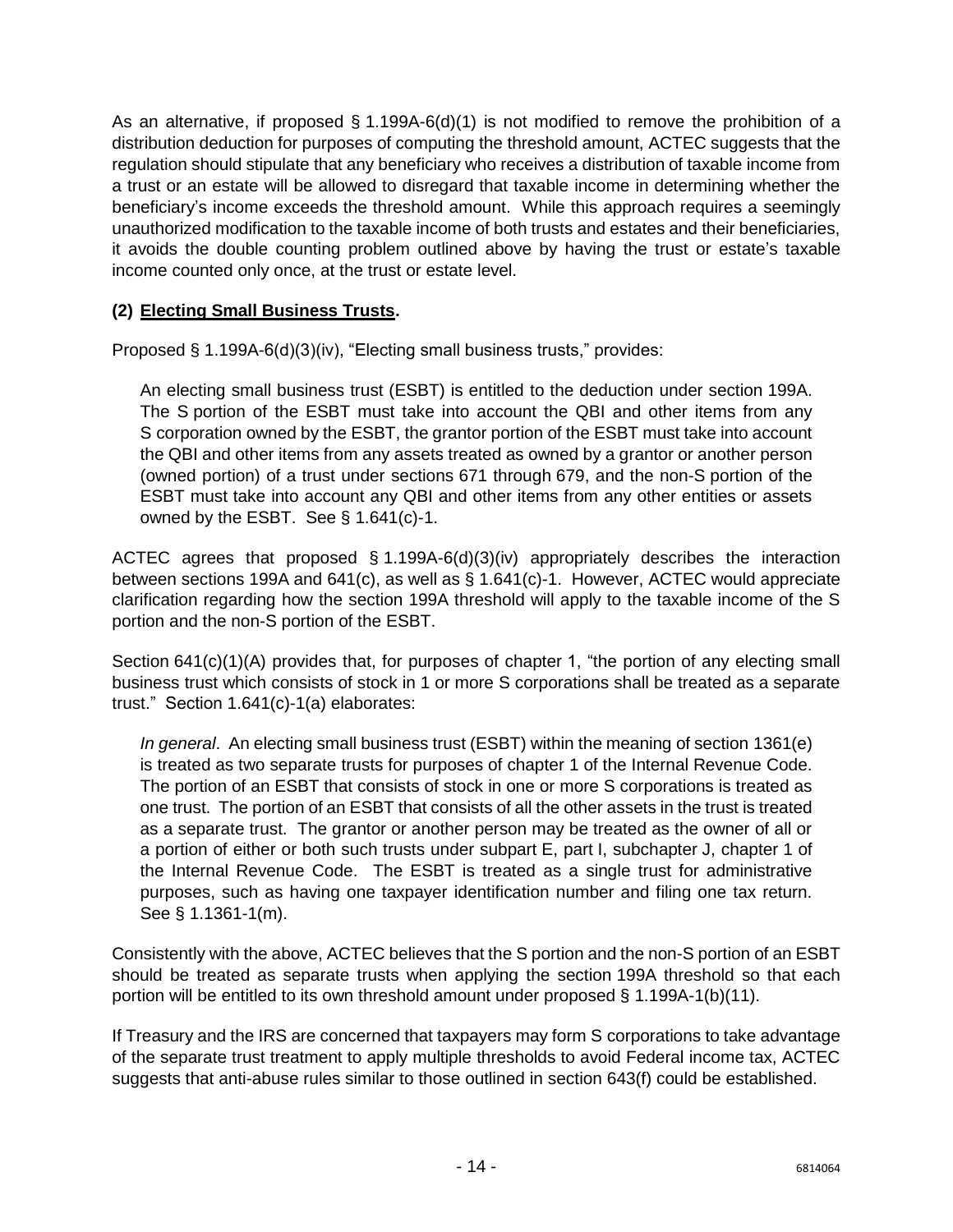# **B. Clarification of Example under § 1.199A-6(d)(3)(vi).**

The example in proposed § 1.199A-6(d)(3)(vi) provides a detailed calculation of how to calculate the section 199A deduction for each beneficiary and the trust, including allocations of deductions that include depreciation. The example could be misleading to taxpayers in connection with the depreciation allocations because of the netting of depreciation in the section 199A deduction calculations. For income tax reporting from a trust or estate, section 167(d) provides that depreciation is an item that may be reported separately and is not taken as a deduction against income that passes through to a beneficiary of a nongrantor trust or an estate. (This rule applies only if the trust does not create a reserve for depreciation, but usually any reserve would be maintained at the RPE level for the business as a whole.) If the example is intended to show only the section 199A deduction calculation (in accordance with proposed § 1.199A-6(d)(3)(i)) and not imply that there will be a change to the actual reporting of income and pass-through expenses like depreciation to the beneficiary, along with the relevant information needed to make the section 199A deduction calculation, clarification in this regard would be helpful to taxpayers and would avoid improper reporting at the trust level. Alternatively, if this example is intended to demonstrate changes to how these items are reported to beneficiaries of nongrantor trusts and estates for all purposes, then clarification of how section 199A affects those calculations is needed.

## <span id="page-15-0"></span>**5. Section 643(f) Multiple Trust Rule.**

Section 643(f) contains at least one undefined term, "primary beneficiary," and the legislative history does not clarify its definition but rather injects uncertainty. Proposed § 1.643(f)-1 seems to redefine "principal purpose." ACTEC would appreciate clarification of the term "primary beneficiary" and "principal purpose" and guidance on when "primary beneficiaries" and "grantors" are each considered to be substantially the same.

Section 643(f) provides that, for purposes of subchapter J, two or more trusts will be treated as a single trust if (1) such trusts have substantially the same grantor or grantors and substantially the same primary beneficiary or beneficiaries, and (2) a principal purpose of such trusts is the avoidance of the tax imposed by chapter 1. Section 643(f) also provides that, for purposes of applying section 643(f), a husband and wife will be treated as one person.

The Preamble discusses the effective date of proposed  $\S$  1.643(f)-1, as well as the determination of whether an arrangement involving multiple trusts that existed prior to the effective date is subject to treatment under Section 643(f).

The Preamble states (emphasis added):

The rule in proposed § 1.643(f)-1 would apply to any *arrangement involving multiple trusts* entered into or modified on or after August 16, 2018. In the case of any *arrangement involving multiple trusts* entered into or modified before August 16, 2018, the determination of whether an arrangement involving multiple trusts is subject to treatment under Section 643(f) will be made on the basis of the statute and the guidance provided regarding that provision in the legislative history of section 643(f).

The Preamble also states: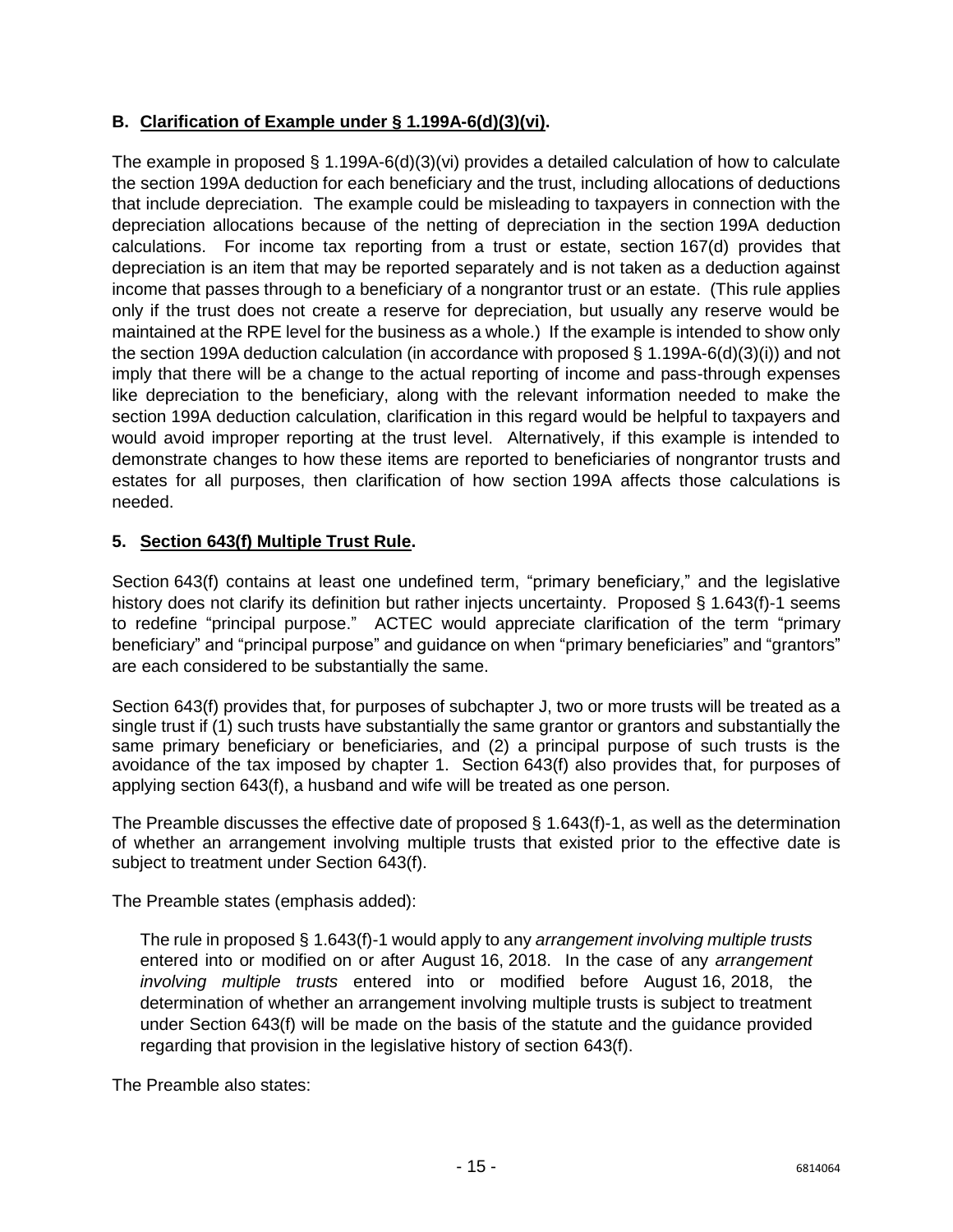Pending the publication of final regulations, the position of the Treasury Department and the IRS is that the rule in proposed § 1.643(f)-1 generally reflects the intent of Congress regarding the arrangements involving multiple trusts that are appropriately subject to treatment under section 643(f).

The Preamble thus appears to indicate that the position of Treasury and the IRS is that proposed § 1.643(f)-1 will apply to arrangements involving multiple trusts entered into or modified after March 1, 1984.<sup>3</sup> ACTEC believes it would be helpful if proposed § 1.643(f)-1 clarified how section 643(f) applies to arrangements involving multiple trusts created between March 1, 1984 and August 16, 2018 on the basis of the statute and legislative history by means of examples and further explanation. We refer to such trusts as "pre-effective date trusts." ACTEC also requests further guidance and clarification regarding the application of section 643(f) to pre-effective date trusts and to trusts established on or before March 1, 1984.

In addition, ACTEC requests that proposed § 1.643(f)-1 address the application of the effective date rules to irrevocable trusts that were treated as grantor trusts or grantor-type trusts prior to August 16, 2018 and became nongrantor trusts on or after August 16, 2018. Specifically, will an irrevocable trust that is treated as a grantor trust or grantor-type trust be treated as having been established or modified at the time of its conversion to a nongrantor trust? ACTEC recommends that, if a grantor trust or grantor-type trust becomes a nongrantor trust for any reason other than an intentional act by the grantor with no independent significance, then these unintentional acts will not be treated as the establishment or modification of a trust. Examples of acts of independent significance include the grantor's or a trust beneficiary's death or divorce,<sup>4</sup> or the actions of a third party.

### **A. Arrangement Involving Multiple Trusts.**

The Preamble uses the term "arrangement involving multiple trusts" or a similar phrase four times in discussing the effective date provisions for proposed § 1.643(f)-1. The meaning of this term is not clear especially because it does not appear in section 643 or the proposed regulation. The application of proposed § 1.643(f)-1 requires that there be two or more trusts established or funded on or after August 16, 2018 (or perhaps March 1, 1984), and that a principal purpose for establishing or contributing additional cash or other property to such [trusts](https://www.law.cornell.edu/definitions/uscode.php?width=840&height=800&iframe=true&def_id=26-USC-110640728-1321873484&term_occur=254&term_src=title:26:subtitle:A:chapter:1:subchapter:J:part:I:subpart:A:section:643) be the avoidance of Federal income tax.

ACTEC requests the effective date provisions and proposed § 1.643(f)-1 clarify what is meant by the term "arrangement involving multiple trusts." The proposed regulation should further clarify that the term does not modify the substantive requirements for application of Section 643(f) that

 $\overline{\phantom{a}}$ <sup>3</sup> March 1, 1984 is the effective date for section 643(f) under the Deficit Reduction Act of 1984 (H.R. 4170, 98th Congress; Public Law 98-369).

<sup>4</sup> Section 675(3) treats the grantor as the owner of the borrowed portion of a trust if the grantor has directly or indirectly borrowed the trust's principal or income and has not completely repaid the loan, including any interest, before the beginning of the taxable year. If the grantor's spouse has borrowed trust funds, section 675(3) will treat the grantor as the deemed borrower and hence the owner for any year in which that loan is outstanding. However, the third sentence of section 675(3) expressly provides that section 675(3) does not apply after the grantor and the spouse are divorced or legally separated as provided in section 672(e)(2).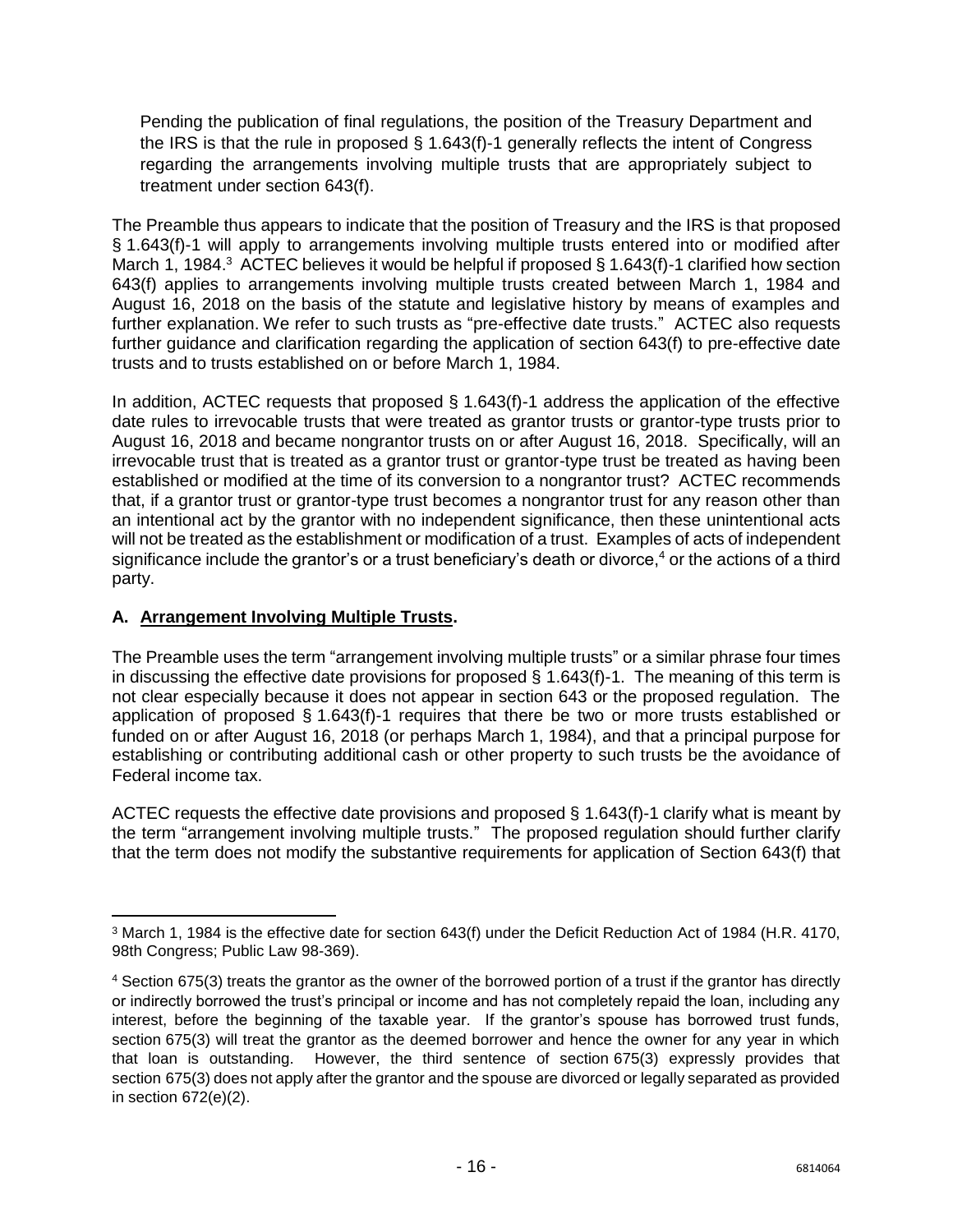a principal purpose of such trusts (*i.e.*, all of the trusts to be aggregated) be avoidance of Federal income tax.

Example 9:G establishes a trust for his daughter D after March 1, 1984 for estate planning purposes. G establishes a second trust for D after August 16, 2018. A principal purpose of the second trust is avoidance of Federal income tax, but no principal purpose of the first trust is the avoidance of Federal income tax. The application of section 643(f) requires that a principal purpose of such trusts (*i.e.*, both of the trusts) be avoidance of Federal income tax. Accordingly, there is no "arrangement involving multiple trusts," and the trusts will not be treated as a single trust under section 643(f).

### **B. Legislative History.**

The House Ways and Means Committee Report and the Senate Finance Committee Report<sup>5</sup> ("Committee Reports") made in connection with the Deficit Reduction Act of 1984 state:

Trusts will not be treated as having different primary beneficiaries merely because the trust has different contingent beneficiaries. Similarly, trusts will not be treated as having different grantors by having different persons making nominal transfers to the trusts.

The Committee Reports each have two examples, both of which focus on whether multiple trusts have substantially the same primary beneficiary or beneficiaries. One example simply assumes that the, not a, principal purpose for the creation of multiple trusts is the avoidance of Federal income tax. The example describes four trusts established by the same grantor, each of which has three of four siblings as its beneficiaries. Therefore, each sibling is a co-beneficiary of three of the four trusts. Under each trust instrument, the trustee is given discretion to pay any current or accumulated income to any one or more of the beneficiaries. The Committee Reports state that the respective committee expects that the Treasury regulations would treat the trusts as one trust. It appears that the purpose of this example may be to demonstrate that multiple trusts established for different siblings over which the trustee is given discretion to pay any current or accumulated income to any one or more of the beneficiaries can be treated as trusts for the same beneficiaries even though not all of the trusts have identical beneficiaries.

The second example involves two trusts established by the same grantor and involves a situation in which one person is the income beneficiary of one trust and may receive distributions of income or principal from a second trust solely for medical expenses. In the paragraph prior to the second example, the Committee Reports state, "[w]here there are substantial independent purposes, and tax purposes are not a principal purpose of the existence of separate trusts, the trusts will not be aggregated." The Committee Reports then provide the second example as an example of two trusts that would not be aggregated.

Proposed § 1.643(f)-1(c) also provides two examples illustrating the application of the multiple trust rule. The two examples seem modeled after the two examples in the Committee Reports. Each example involves multiple trusts established by the same grantor and assumes facts regarding the grantor's subjective intent in establishing multiple trusts. As discussed below, these

 $\overline{\phantom{a}}$ <sup>5</sup> H. Rept. 98-432, Part 2, 98th Congress (1983-1984), and S. Rept. 98-169, 98th Congress (1983-1984).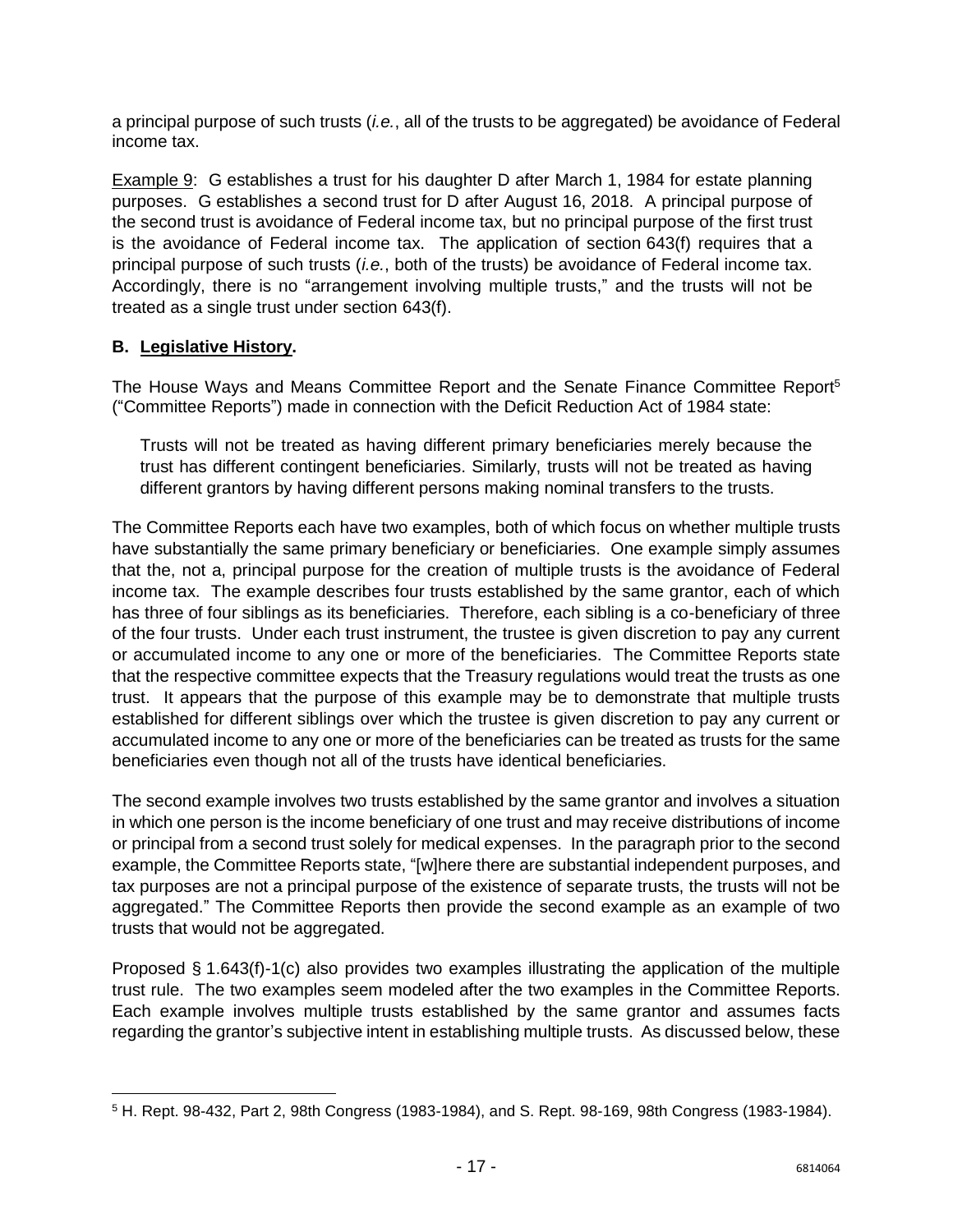examples do not specify or describe what factors were determinative of the conclusion that the multiple trusts had substantially the same primary beneficiary or beneficiaries.

### **C. Additional Guidance Needed.**

As noted above, section 643(f) provides that, for purposes of subchapter J, two or more trusts will be treated as a single trust if (1) such trusts have substantially the same grantor or grantors, and substantially the same primary beneficiary or beneficiaries, and (2) a principal purpose of such trusts is the avoidance of the tax imposed by this chapter. Section 643(f) also provides that for purposes of its application, a husband and wife will be treated as one person. In the case of a trust which was irrevocable on March 1, 1984, section 643(f) applies only to that portion of the trust which is attributable to contributions to corpus after March 1, 1984. P.L. 99-514 § 1806(b).

Although section 643(f) enumerates two elements for its application, it is clear from the statutory language that three elements must co-exist for it to apply:

- 1. The trusts must have substantially the same grantor or grantors;
- 2. The trusts must have substantially the same "primary" beneficiary or beneficiaries; and
- 3. A principal purpose of such trusts is the avoidance of federal income tax.

ACTEC recommends that proposed § 1.643(f)-1 be expanded to separately discuss each of these elements and to provide examples and/or contra-examples for each.

In addition, proposed  $\S$  1.643(f)-1 does not define the term primary beneficiary or beneficiaries, and does not delineate what is meant by the terms "substantially the same grantor or grantors," or "substantially the same primary beneficiary or beneficiaries." The only guidance is in the Committee Reports and case law. The Committee Reports state:

[T]rusts will not be treated as having different primary beneficiaries merely because the trust has different contingent beneficiaries. Similarly, trusts will not be treated as having different grantors by having different persons making nominal transfers to the trusts.

Accordingly, ACTEC requests that proposed § 1.643(f)-1 provide clarification in the following areas:

### **(1) Primary Beneficiary or Beneficiaries.**

 $\overline{\phantom{a}}$ 

Section 643(f) applies only to trusts that have the same "primary" beneficiary or beneficiaries; therefore, a simple overlap in the identity of trust beneficiaries is insufficient unless the same person or persons are "primary" beneficiaries of each trust. The Code does not define the phrase "primary beneficiary or beneficiaries." Likewise, neither the Uniform Trust Code<sup>6</sup> nor the Restatement (3d) of Trusts offer a definition.

<sup>&</sup>lt;sup>6</sup> The Uniform Trust Code defines a trust beneficiary as a person who either has a present or future beneficial interest in a trust (UTC § 103(3)). The Uniform Trust Code also defines a qualified beneficiary as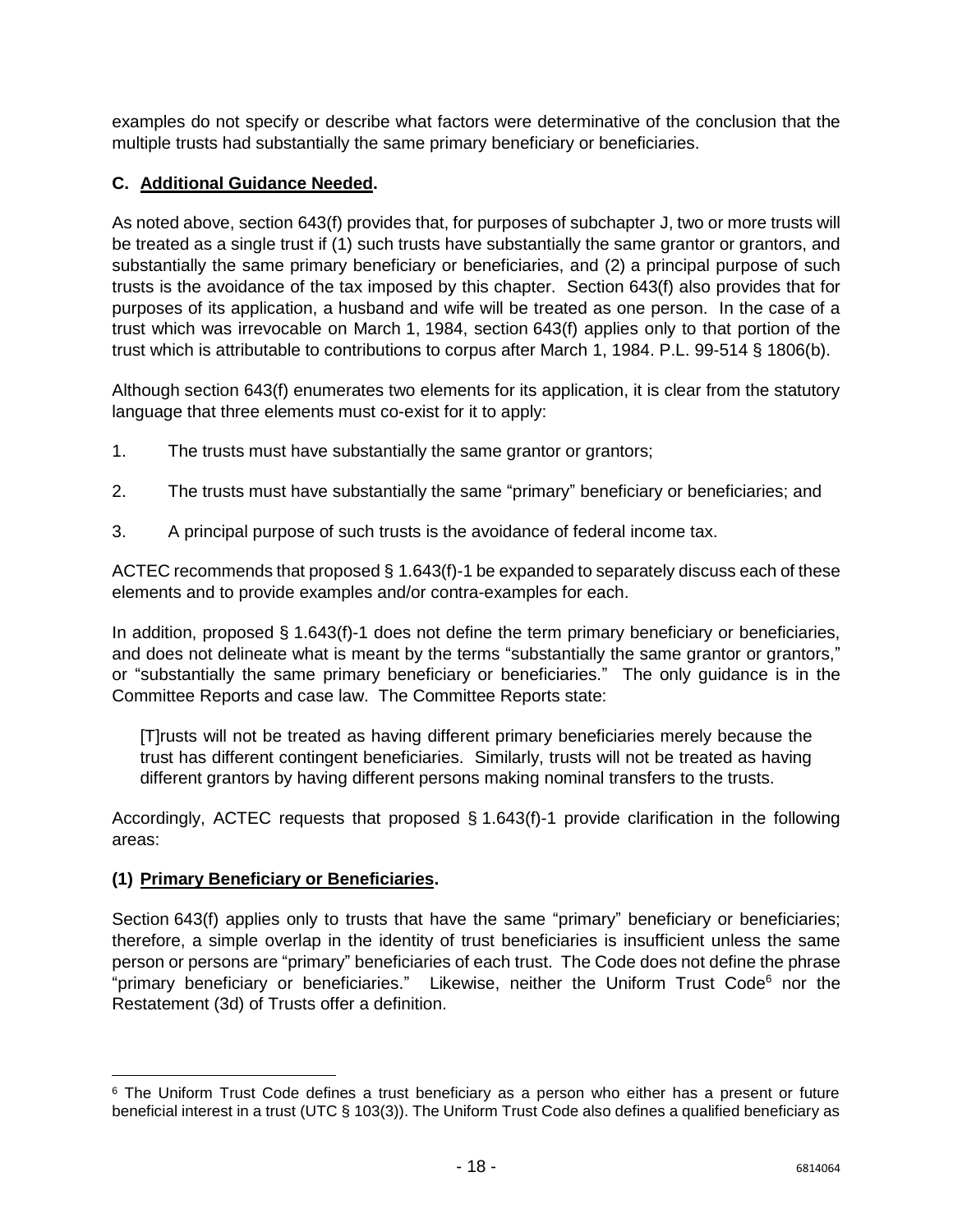Grantors sometimes expressly identify certain beneficiaries as "primary" beneficiaries and others as "secondary" beneficiaries, typically in the context of permitting a trustee to vary its duty of loyalty and impartiality to favor one beneficiary or class of beneficiaries over others. When the trust instrument clearly establishes that a beneficiary's right to distributions are secondary or incidental to the rights of another beneficiary or beneficiaries, those beneficiaries whose rights are subordinate cannot fairly be classified as primary beneficiaries. In addition, in the context of subchapter J, it is more likely that a "primary" beneficiary would be limited to a person or persons who are entitled to, or permitted to receive, current distributions of trust income. It is those beneficiaries whom proposed § 1.643(f)-1 should define as a "primary" beneficiary or beneficiaries. In that regard, ACTEC suggests that a definition could be modeled in part after the definition in section 1361(e)(2). Specifically, proposed § 1.643(f)-1 could limit the definition of a "primary beneficiary or beneficiaries" to include only "with respect to any period, a person who at any time during such period is entitled to, or at the discretion of any person may receive, a distribution from the distributable net income of the trust (determined without regard to any power of appointment to the extent such power remains unexercised at the end of such period)."

Moreover, ACTEC recommends that the definition provide that persons who, at the discretion of any person, may receive a distribution of distributable net income will not be considered a "primary beneficiary or beneficiary" if their entitlement to distributions is clearly secondary or incidental to the right of other persons entitled or permitted to receive current distributions of distributable net income.

Example 10: F establishes Trust 1 after March 1, 1984 for the benefit of his daughter S. The trust permits distributions to S for her health, maintenance, support, and education. The terms of Trust 1 permit the trustee to make distributions of income or principal to F's parents X and Y if, after considering all of their other resources, such a distribution is required for a medical emergency or exigency, and only if doing so will not jeopardize S's financial security. Two years later, F's spouse creates Trust 2, which requires that distributions be made to X and Y for their health, maintenance, and support. No current distributions are permitted from Trust 2 to any other persons during the lifetimes of X and Y. Upon the death of X and Y, the remaining property of Trust 2 passes to F's children, one of whom is S. S is a primary beneficiary of Trust 1 since she is permitted to receive current distributions of Trust 1's distributable net income. Although X and Y are permitted distributees of Trust 1's distributable net income, they are not primary beneficiaries because their right to receive distributions from Trust 1 are clearly secondary or incidental to the rights of S. X and Y are primary beneficiaries of Trust 2 since they are entitled to receive distributions of distributable net income from Trust 2. Although S is a remainder beneficiary of Trust 2, she is not a primary beneficiary during the lifetimes of X and Y since she is not entitled or permitted to receive current distributions of Trust 2's distributable net income. Therefore, during the lifetimes of X and Y, Trust 1 and Trust 2 do not have the same primary beneficiary or beneficiaries and will not be treated as a single trust under section 643(f).

 $\overline{\phantom{a}}$ 

a beneficiary who, on the date the beneficiary's qualification is determined, is a distributee or permissible distributee of trust income or principal (UTC § 103(13)).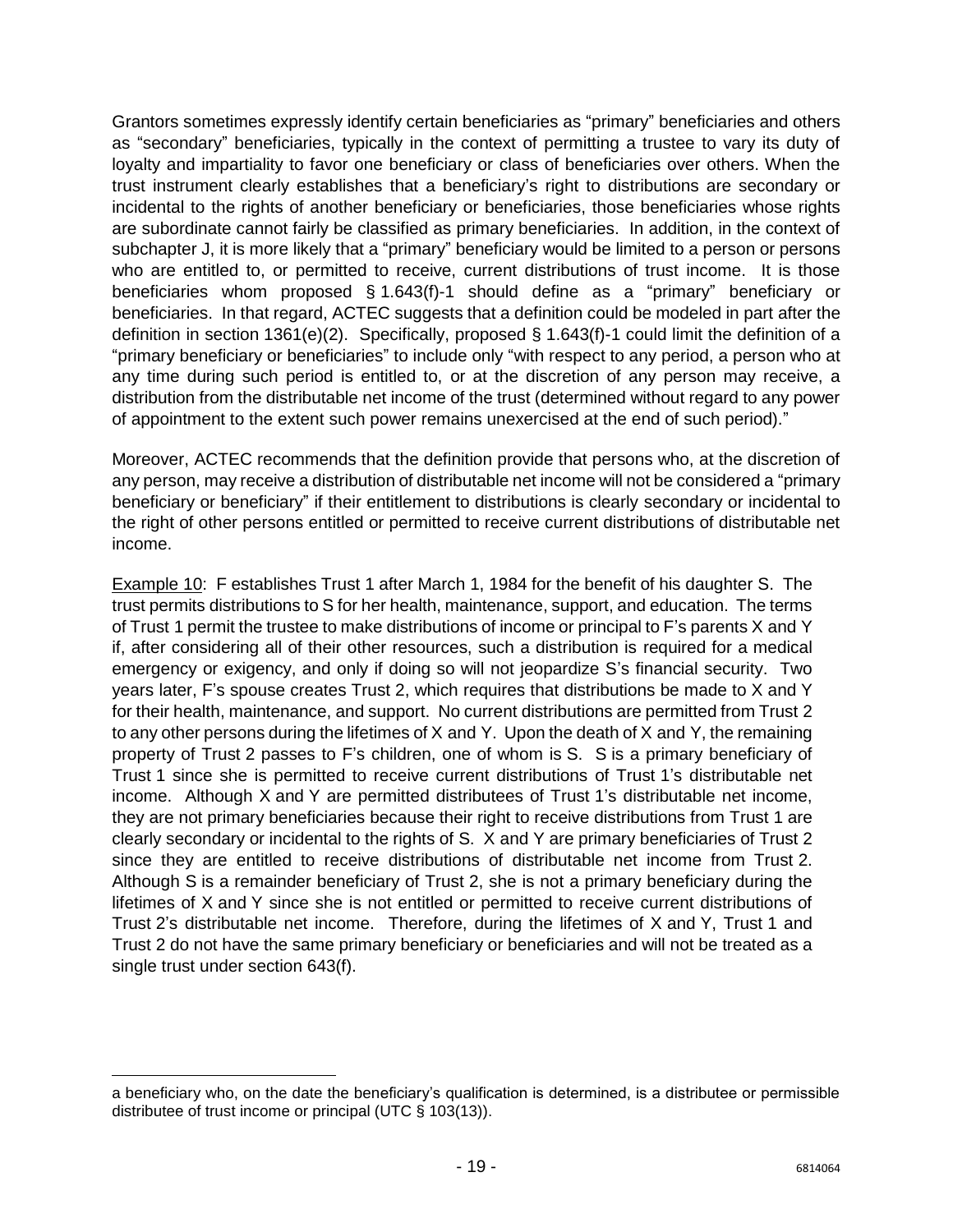## **(2) Substantially the Same Primary Beneficiaries.**

ACTEC requests proposed § 1.643(f)-1 clarify the amount of overlap of beneficial interests among multiple trusts that would cause the trusts to be treated as having substantially the same primary beneficiary or beneficiaries, one of the fundamental tests for application of section 643(f).

Proposed § 1.643(f)-1, Example 1 (which is similar to the second example in the Committee Reports) involves the following facts:

A establishes three irrevocable, nongrantor trusts. Trust 1 is for the benefit of A's sister, B, and A's brothers, C and D; Trust 2 is for the benefit of A's second sister, E, and for C and D; and Trust 3 is for the benefit of E.

Proposed § 1.643(f)-1, Example 1 concludes that Trust 1, Trust 2, and Trust 3 would be aggregated and treated as a single trust. However, proposed § 1.643(f)-1, Example 1 provides no discussion behind the conclusion that the three trusts have substantially the same primary beneficiary or beneficiaries. The example seems to address only that a principal purpose of the creation and funding of the trusts was section 199A. Absent a clear explanation of how the three trusts have the same primary beneficiaries to cause the trusts to be aggregated, considerable uncertainty will exist regarding the application of section 643(f).

Proposed § 1.643(f)-1, Example 2 (which is virtually identical to the second example in the Committee Reports) has the following facts:

X establishes two irrevocable, trusts. Trust 1 is for the benefit of X's son, G; and Trust 2 is for the benefit of X's daughter, H, and for G for his medical expenses.

Proposed § 1.643(f)-1, Example 2 does not indicate if the trusts are grantor or nongrantor trusts. ACTEC recommends that the example be clarified to describe the trusts as nongrantor trusts.

Proposed § 1.643(f)-1, Example 2 appears to assume that the trusts have the same primary beneficiary or beneficiaries, but it does not provide any analysis in this regard. From the facts, we know that the remainder beneficiary of both trusts is the same person, *i.e.*, H. G is the current income beneficiary of Trust 1 and is a beneficiary of Trust 2 solely with respect to distributions of income or principal for G's medical expenses. One explanation may be that the trusts have the same primary beneficiaries because G is entitled to receive current income distributions from Trust 1 and may potentially receive distributions from Trust 2 for his medical expenses. Another explanation may be that, because both trusts have the same remainder beneficiary, the trusts will be deemed to have the same primary beneficiary for purposes of section 643(f).

ACTEC suggests that further guidance is needed to determine when multiple trusts will be treated as having the "same primary beneficiary or beneficiaries." The analysis should focus on the amount of overlap required for trusts to be treated as having "substantially the same primary beneficiary or beneficiaries." Using the definition recommended above, G is the only person entitled to current distributions from Trust 1. Therefore, G is the primary beneficiary of Trust 1. The identity of the remainder beneficiary of the trusts is irrelevant. In addition, G's right to receive distributions from Trust 2 solely for medical expenses clearly demonstrates that H is the primary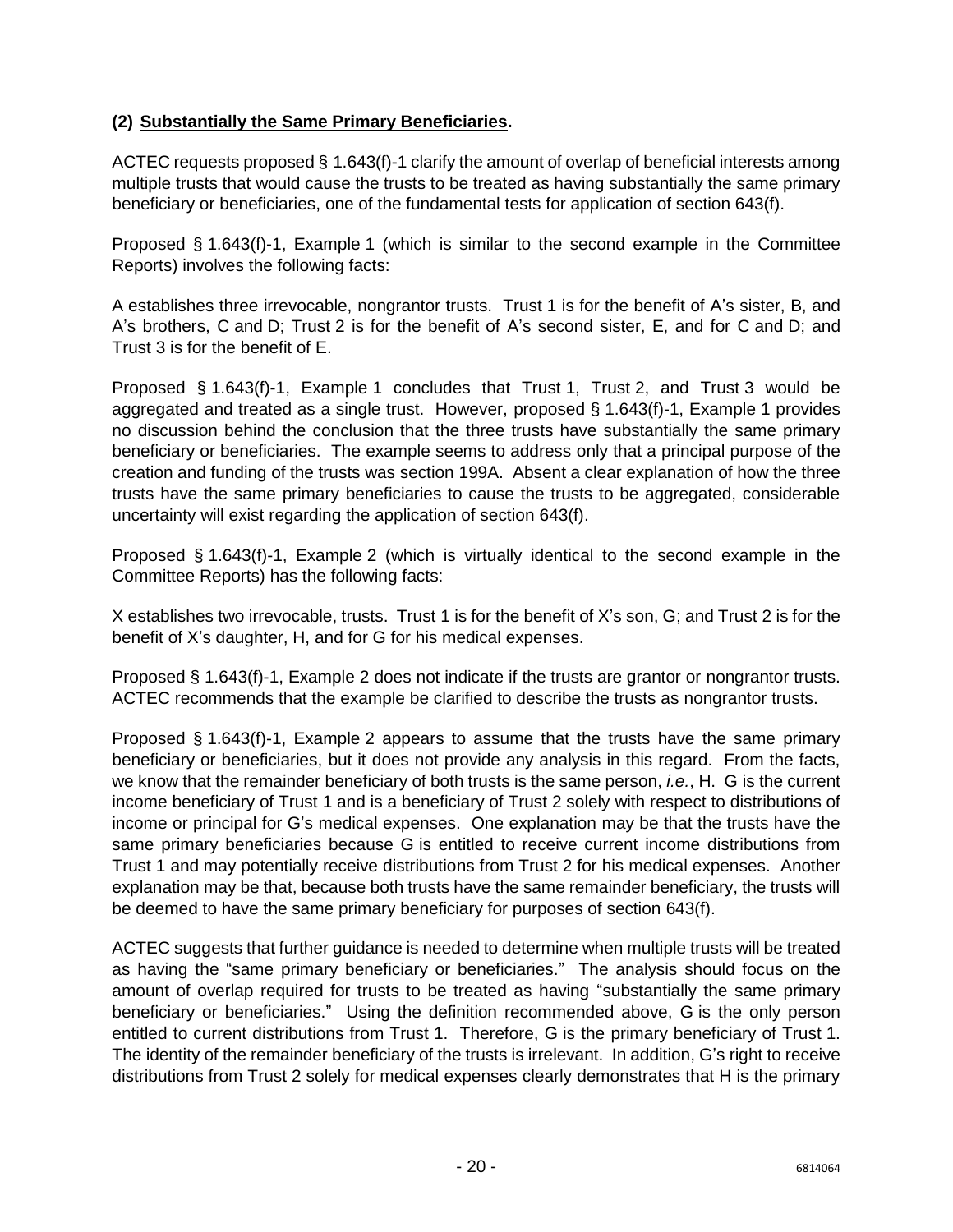beneficiary of Trust 2. Therefore, proposed § 1.643(f)-1, Example 2 should state that the two trusts do not have substantially the same primary beneficiary or beneficiaries.

Proposed § 1.643(f)-1, Example 2 also states there are significant non-tax differences between the substantive terms of the two trusts but fails to specify those differences. Presumably, we can assume that one difference is the ability of the trustee of Trust 2 to distribute income or principal for G's medical needs, but the example fails to state that this constitutes one or all of the significant non-tax differences.

Proposed § 1.643(f)-1, Example 2 also may create confusion because it concludes that tax avoidance will not be presumed to be a principal purpose because of the "significant non-tax differences." ACTEC believes it would be helpful to clarify that there is no tax benefit to the trusts and provide specific examples of what constitutes a significant tax benefit.

#### **(3) Substantially the Same Grantor or Grantors.**

**(a) Identifying the Grantor.** ACTEC recommends that for purposes of proposed § 1.643(f)-1, reference be made to § 1.671-2(e), which describes who will be treated as a grantor for purposes of part I of subchapter J of chapter 1 of the Code. Existing general principles used for determining the identity of a grantor under subchapter J provide a useful analogy for administrable rules that are appropriate for the purposes of section 643(f). Their use will reduce compliance costs, burden, and administrative complexity because taxpayers have experience applying them.

Example 11: F establishes a trust after March 1, 1984 for the benefit of his daughter S. The trust permits distributions to S for her health, maintenance, support, and education. A year later, F's mother G establishes trusts for each of her grandchildren, including S. G utilizes the same law firm to prepare these trusts, and all of the substantive terms of the trusts are identical. Nevertheless, since F and G are not the same grantors, the trusts created by F and G for the benefit of S will not be treated as a single trust under section 643(f).

**(b) Additional Questions Regarding the Identity of the Grantor**. ACTEC requests proposed § 1.643(f)-1 clarify the following areas of ambiguity:

- 1) Similar to ACTEC's request for clarification of the term "substantially the same primary beneficiary or beneficiaries," what is meant by the term "substantially the same grantor or grantors"?
- 2) If a trust has more than one grantor, how will section 643(f) be applied?
- 3) If a person holding a general power of appointment over a trust exercises that power in favor of another trust, will the person who exercised the general power of appointment be treated as the grantor of the transferee trust? $7$

#### **(4) Tax Avoidance Purpose.**

Section 643(f)(2) provides that two or more trusts may be treated as one if, "a principal purpose of such trusts is the avoidance of the tax imposed by this chapter," with "this chapter" being a

 $\overline{\phantom{a}}$ 

<sup>7</sup> See Treas. Reg. §1.671-2(e)(5).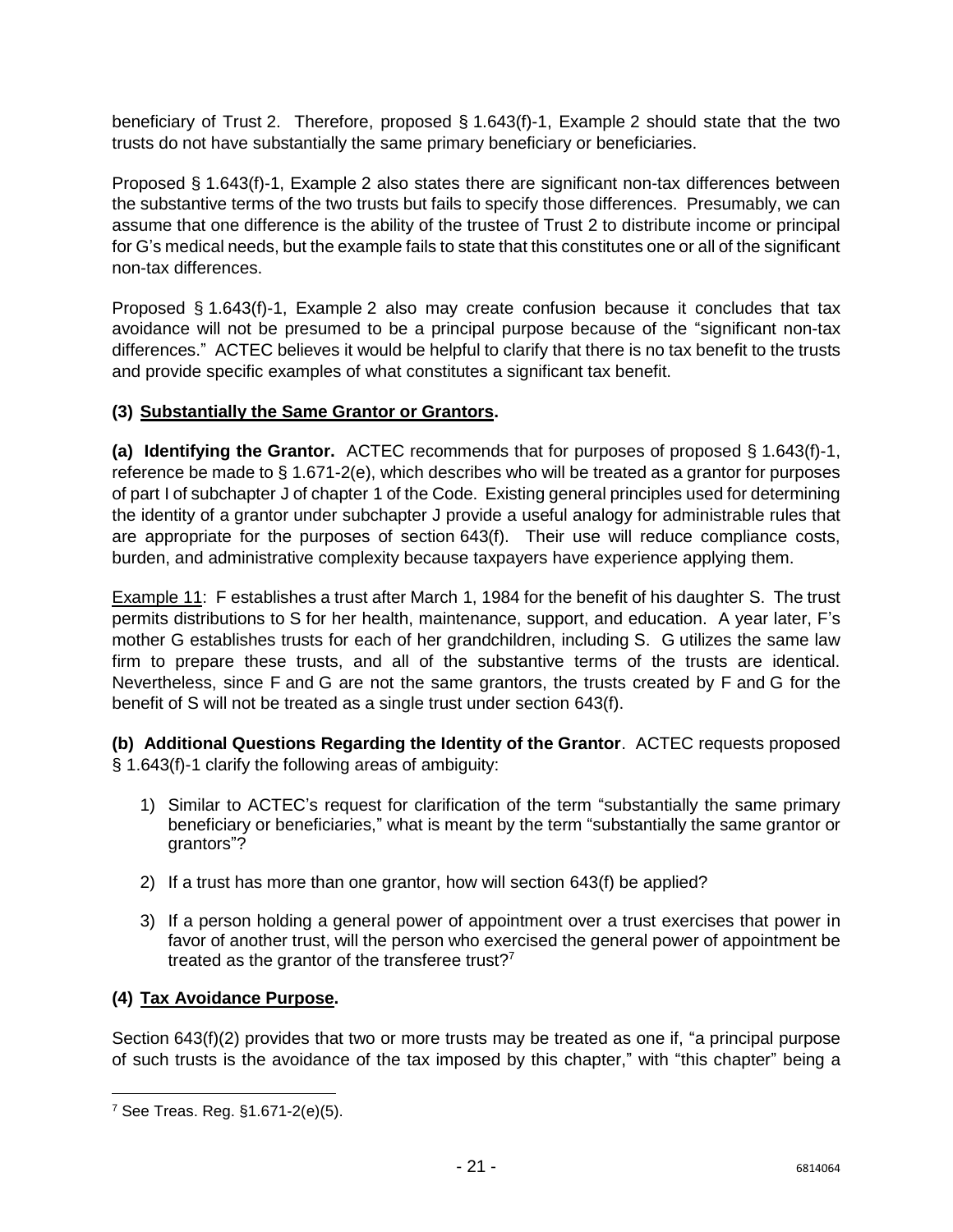reference to chapter 1 of the Code. Proposed § 1.643(f)-1(b) attempts to define the term "a principal purpose" and creates a presumption by providing, "[a] principal purpose for establishing or funding a trust will be presumed if it results in a significant income tax benefit unless there is a significant non-tax (or non-income tax) purpose that could not have been achieved without the creation of these separate trusts."

The definition of "a principal purpose" in proposed § 1.643(f)-1(b) generally refers to an income tax without specifying that it be a Federal income tax benefit. This may create confusion in connection with trusts that are created in a manner that is tax efficient for state income tax purposes.

The presumption described in proposed  $\S$  1.643(f)-1(b) appears to improperly shift the focus away from avoidance of Federal income tax, as required by section 643(f), to a requirement that there be non-tax purposes for the creation of multiple trusts, which is not supported by the statute. In order to rebut the presumption, only significant non-tax purposes are to be considered. By imposing this requirement, proposed § 1.643(f)-1 improperly disregards the consideration of taxes that are not federal income taxes, such as estate, gift, and generation-skipping transfer taxes, as purposes that may exist for the creation of multiple trusts.

The presumption is not whether non-Federal income tax reasons exist or whether alternative ways of achieving the grantor's purposes could have been utilized, but rather whether avoidance of Federal income tax is a principal purpose for the creation of multiple trusts. Non-Federal income tax purposes for the use of multiple trusts may reflect that the avoidance of Federal income tax is not a principal purpose for the creation of multiple trusts, but the suggestion that such non-Federal income tax purposes are required is simply not consistent with section 643(f). Furthermore, proposed § 1.643(f)-1 seems to require the taxpayer to prove that the non-income tax purposes could not have been achieved without the creation of the separate trusts. Taken literally, this imposes a burden on taxpayers to prove that there was no other way of achieving those purposes.

Proposed § 1.643(f)-1 creates a presumption that a principal purpose for establishing or funding two or more trusts is the avoidance of Federal income tax if a significant income tax benefit results from the use of separate trusts. The language appears to alter the section 643(f) test from a principal purpose test to a significant purpose test. Clarification is needed in connection with the application of this provision in light of the unambiguous statutory language.<sup>8</sup>

ACTEC respectfully submits that the presumption contained in proposed § 1.643(f)-1 is overbroad and is an impermissible interpretation of the statute. This fact can be demonstrated by an example:

 $\overline{\phantom{a}}$ 

<sup>8</sup> "Significant purpose" is too high of a burden. Any time a taxpayer creates any structure, the taxpayer needs to consider tax consequences. See *Gregory v. Helvering*, 293 U.S. 465, 469 (1935) ("The legal right of a taxpayer to decrease the amount of what otherwise would be his taxes, or altogether avoid them, by means which the law permits, cannot be doubted."); *Commissioner v. First Sec. Bank of Utah*, 405 U.S. 394, 398, fn. 4 (1972) ("Taxpayers are, of course, generally free to structure their business affairs as they consider to be in their best interests, including lawful structuring … to minimize taxes"). Proposed § 1.199A-6(d)(3)(v) would overturn decades of jurisprudence by imposing a subjective standard that would make planning impossible to do.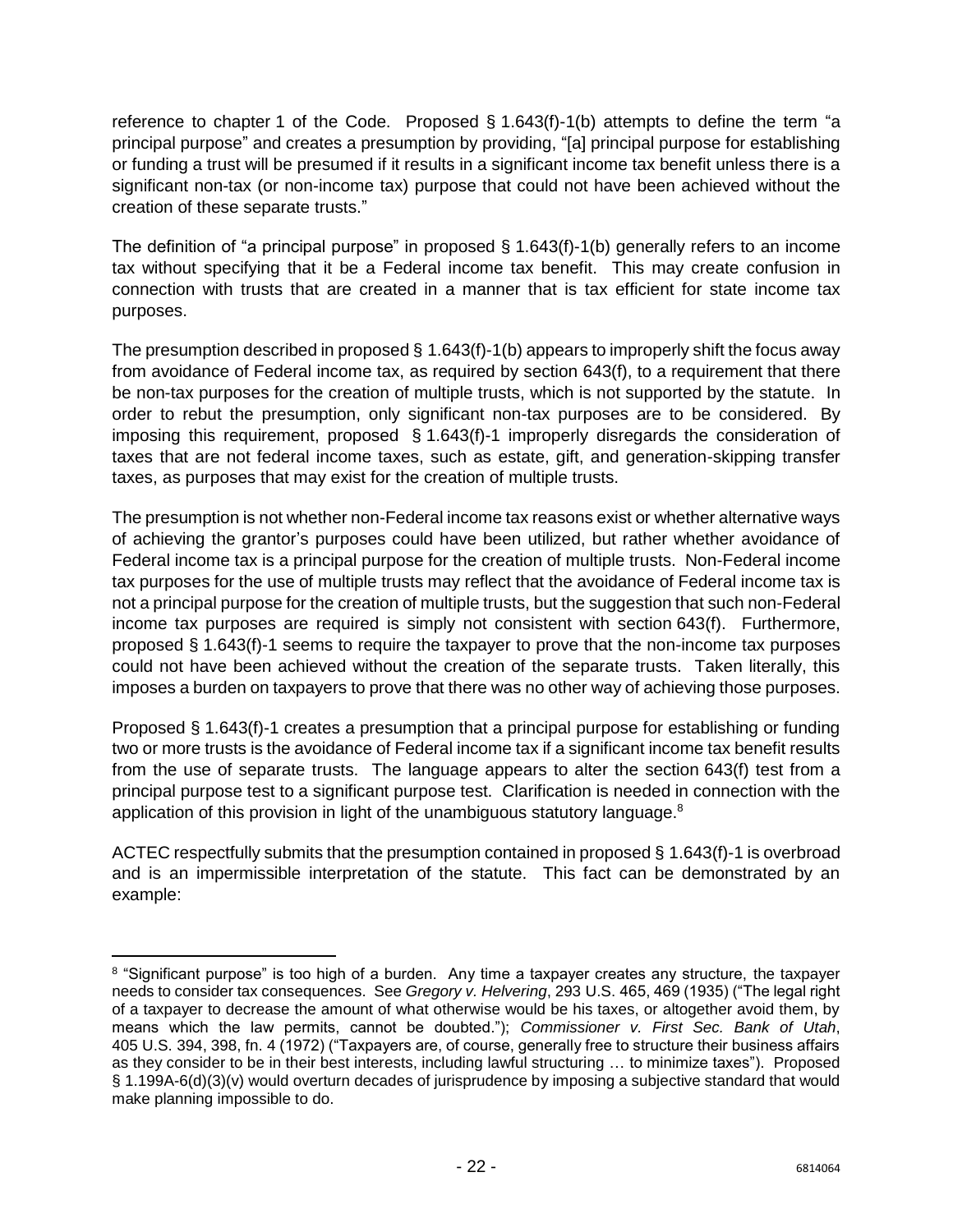Example 12: Q creates trusts after March 1, 1984 for each of his four children. The trusts permit distributions to each child for his or her health, maintenance, support, and education. Two years later, Q's wife R creates trusts for each of their four children to provide for the post-secondary education of the children and their descendants. Before a recent change in income tax laws, the multiple trusts achieve no significant income tax savings. As a result of changes to the income tax rules after the trusts were formed, the fact that the trusts are administered separately results in a significant tax savings. This tax savings was impossible to foresee at the time the trusts were created. Nevertheless (assuming that the trusts have substantially the same beneficiaries), under proposed § 1.1643(f)-1, a principal purpose for establishing or funding a trust will be presumed to be the avoidance of Federal income tax unless it can be established that Q and R could not have achieved their non-tax purposes without creating separate trusts. This result cannot have been contemplated by the statute.

ACTEC believes that proposed § 1.643(f)-1 should follow case law interpretations of "principal purpose" instead of creating new standards. A principal purpose for a transaction is a question of fact and is determined from the entire circumstances in which the transaction occurred. In Pitcher v. Commissioner<sup>9</sup>, the Tax Court found that "the proper test for whether tax avoidance was a principal purpose is not, as respondent urges, whether a tax avoidance purpose figures prominently as a reason for the plan, or whether business reasons are so overwhelming as to make tax avoidance a negligible concern, but rather whether the transaction had as one of its 'first-in-importance' purposes the avoidance of Federal income taxes." The principal purpose test is used in other provisions of the Code. It has been interpreted to mean the purpose to evade tax exceeds any other purpose.<sup>10</sup> Relying on *Malat v. Riddell*,<sup>11</sup> courts have held in the context of sections 269, 367, 1248, and 877 that a principal purpose of tax avoidance standard is satisfied only when the avoidance of tax outranks any other purpose. For example, in *Dittler Bros. Inc. v. Commissioner*, the Tax Court stated, "the proper inquiry hereunder is whether the exchange of manufacturing know-how was in pursuance of a plan having as one of its "first-in-importance" purposes the avoidance of Federal income taxes." 12

The first example provided by proposed § 1.643(f)-1 recites facts that would rarely be evident in the actual administration of the statute (*i.e.*, that the grantor created multiple trusts after reading "an article in a magazine that suggests that taxpayers can avoid the W-2 wage limitation of section 199A by contributing portions of their family businesses to multiple identical trusts established for family members").

The second example states there are significant non-tax differences between the substantive terms of the two trusts but fails to specify those differences. Presumably, we can assume that one difference is the ability of the trustee of Trust 2 to distribute income or principal for G's medical needs, but the example fails to state that this constitutes one or all of the significant non-tax differences. The example also creates confusion by concluding that tax avoidance will not be

 $\overline{a}$ 

<sup>9</sup> 84 T.C. 85 (1985).

<sup>10</sup> Benjamin M. Willis, "A Principal Purpose: There Can Be Only One," *Tax Notes*, June 10, 2013, page 1318.

<sup>11</sup> 383 U.S. 569 (1966).

<sup>12</sup> 72 T.C. 896, 915 (1979).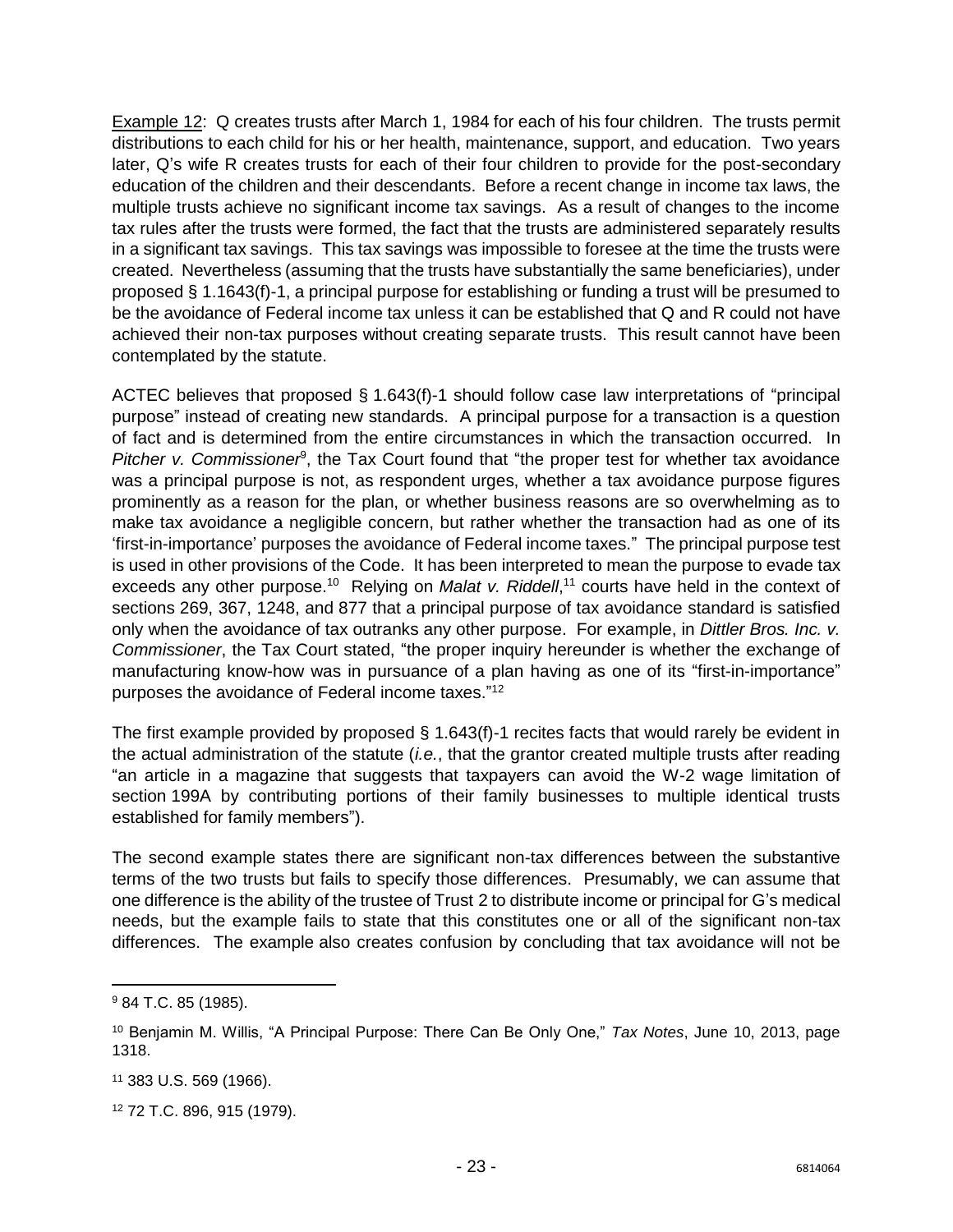presumed to be a principal purpose because of the "significant non-tax differences." ACTEC believes it would be helpful to clarify if there is no tax benefit to the trusts and provide specific examples of what constitutes a significant tax benefit.

In addition, the second example fails to disclose whether federal income tax savings are provided by the trusts, or whether the taxpayer could achieve the trusts' significant non-tax purposes only by creating separate trusts (which is the basis of the presumption in proposed § 1.643(f)-1). Instead, the example simply notes that there are significant non-tax differences between the substantive terms of the two trusts, so tax avoidance will not be presumed to be a principal purpose for the establishment or funding of the two trusts. While the result in the second example is welcomed, neither example proves helpful in identifying a principal tax avoidance purpose. ACTEC believes that the result in the second example can better be explained by the fact that the two trusts do not have the same primary beneficiary or beneficiaries, using the definition of that phrase, as recommended above.

In fact, it is hard to envision any circumstance with regard to trusts created or funded between 1986 (when income tax brackets for trusts and estates were significantly compressed) and 2018, where the formation of separate trusts could be said to have had as a principal purpose the avoidance of federal income tax. This fact is further addressed in ACTEC's request for consideration of the effective date provisions of the proposed regulations below.

In lieu of the presumption contained in proposed § 1.643(f)-1, ACTEC recommends that a principal purpose for establishing two or more trusts will be the avoidance of Federal income tax only when, but for Federal income tax savings known to be available to the grantor or grantors at the time of the trusts' formation or funding, a single trust would have been created.

# **(5) Modification of Pre-Effective Date Trusts.**

The Preamble provides the "rule in proposed  $\S$  1.643(f)-1 would apply to any arrangement involving multiple trusts entered into *or modified* on or after" August 16, 2018 (emphasis added). Proposed § 1.643(f)-1 does not provide rules for determining when a modification will cause a trust to be treated as subject to proposed § 1.643(f)-1. ACTEC suggests that rules similar to the effective date rules that apply for purposes of the generation-skipping transfer tax be used as the model for the effective date rules for proposed § 1.643(f)-1. Specifically, § 26.2601-1(b)(4) deals with modifications of existing trusts. ACTEC also believes that only a modification to a pre-existing trust that implicates the multiple trust rule should cause a trust to be treated as subject to proposed § 1.643(f)-1. For example, if the modification involves a change to the "primary beneficiary" of the trust then proposed § 1.643(f)-1 would apply. In contrast, a modification that only involves the administrative provisions of a trust should not cause a trust to be treated as subject to proposed § 1.643(f)-1.

# **(6) Contribution of Additional Assets to a Trust or Funding a Trust.**

Proposed § 1.643(f)-1 provides that two or more trusts having substantially the same grantor or grantors and substantially the same primary beneficiary or beneficiaries will be aggregated and treated as a single trust if a principal purpose "for contributing additional cash or other property to such trusts" is the avoidance of Federal income tax. Proposed § 1.643(f)-1 does not provide rules for determining what will be treated as an addition that will cause a trust to be subject to proposed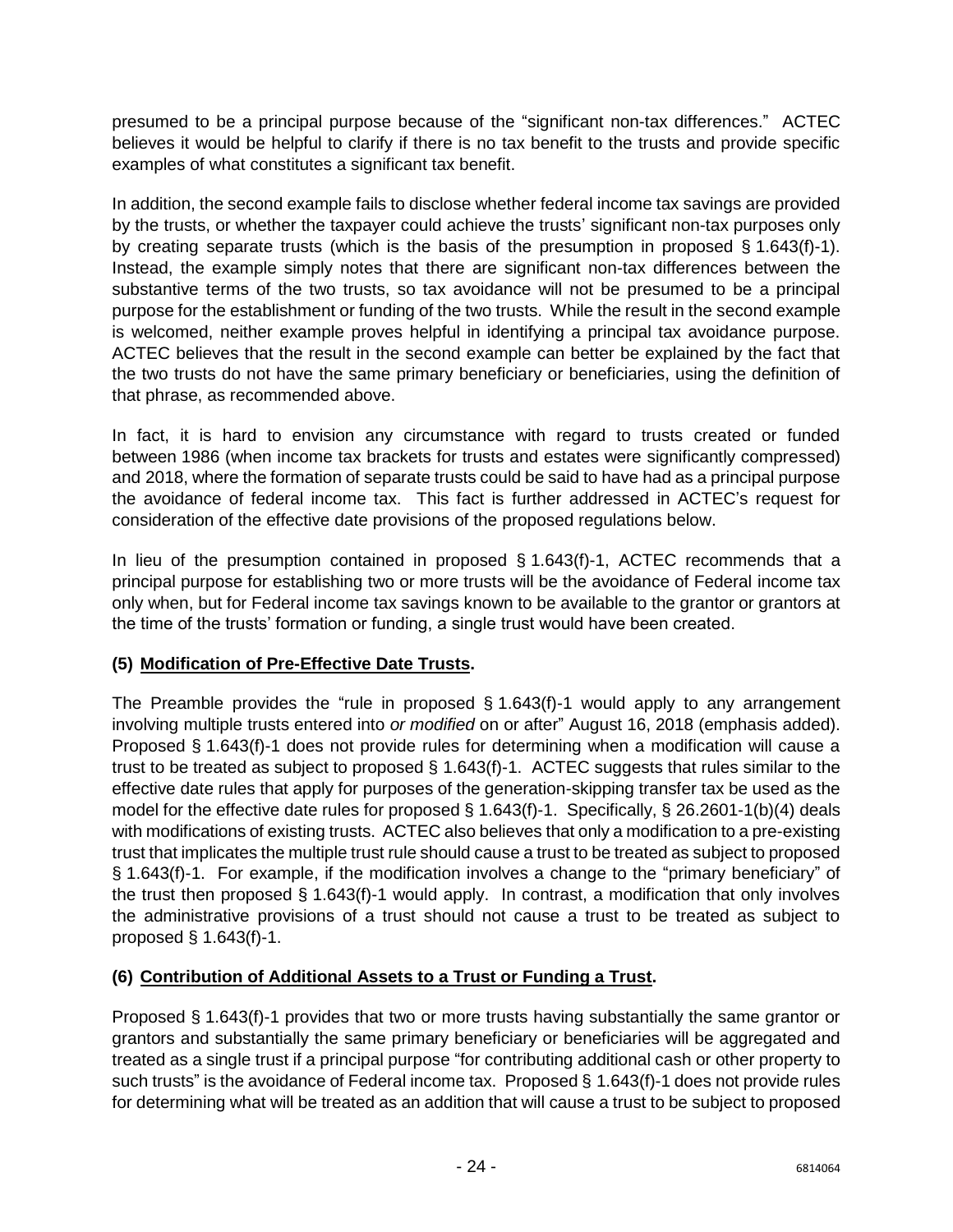§ 1.643(f)-1. ACTEC recommends that rules similar to the effective date rules that apply for purposes of the generation-skipping transfer tax be used as the model for the effective date rules for proposed § 1.643(f). Specifically, § 26.2601-1(b)(1), which deals with additions to existing trusts, could be applied to proposed § 1.643(f)-1. Section 26.2601-1(b)(1)(b)(iv) treats an addition to an existing trust as a separate portion of the trust.

For example, ACTEC recommends that proposed § 1.643(f)-1 should provide that assets transferred from one pre-effective date trust to a second pre-effective date trust are not treated as additional contributions. Moreover, if a pre-effective date trust borrows funds to invest those funds in a business, the transaction should not be treated as a contribution of additional assets to the trust.

### **D. Proposed § 1.199A-6(d)(3)(v): Anti-abuse Rule for Creation of Multiple Trusts to Avoid Exceeding the Threshold Amount.**

In discussing proposed  $\S$  1.199A-6(d)(3)(v), the Preamble states that "[u]nder section 199A, the threshold amount is determined at the trust level without taking into account any distribution deductions. Commenters have noted that taxpayers could circumvent the threshold amount by dividing assets among multiple trusts, each of which would claim its own threshold amount. This result is inconsistent with the purpose of section 199A. Therefore, proposed §  1.199A-6(d)(3)(v) provides that trusts formed or funded with a significant purpose of receiving a deduction under section 199A will not be respected for purposes of section 199A."<sup>13</sup>

Proposed § 1.199A-6(d)(3)(v) states (emphasis added):

 $\overline{\phantom{a}}$ 

*Anti-abuse rule for creation of multiple trusts to avoid exceeding the threshold amount*. Trusts formed or funded with a *significant* purpose of receiving a deduction under section 199A will not be respected for purposes of section 199A. See also § 1.643(f)-1 of the regulations.

First, ACTEC suggests that this provision is not needed and will cause unnecessary confusion and inconsistency in light of proposed § 1.643(f)-1, which should be sufficient to combat abuse involving multiple trusts.

Second, ACTEC suggests that if Treasury and the IRS still find this provision necessary, then it use a similar "principal purpose" standard as proposed § 1.643(f)-1 rather than the "significant purpose" language noted above, which is much more uncertain in application and an unwarranted interpretation of the statute. The significant purpose standard under proposed § 1.199A-6(d)(3)(v) is a lesser standard than the principal purpose standard in section 643(f). One commentator has stated that "a distinction is drawn between a significant purpose and a principal purpose (or purpose of first importance). The former is clearly a lesser standard."<sup>14</sup>

Existing general principles used for determining whether a "principal purpose" is the avoidance of federal income tax provide a useful analogy for administrable rules that are appropriate for the

 $13$  Section 199A(f)(4) provides that "[t]he Secretary shall prescribe such regulations as are necessary to carry out the purposes of this section."

<sup>14</sup> Benjamin M. Willis, "A Principal Purpose: There Can Be Only One." *Tax Notes*, June 10, 2013, page 1317.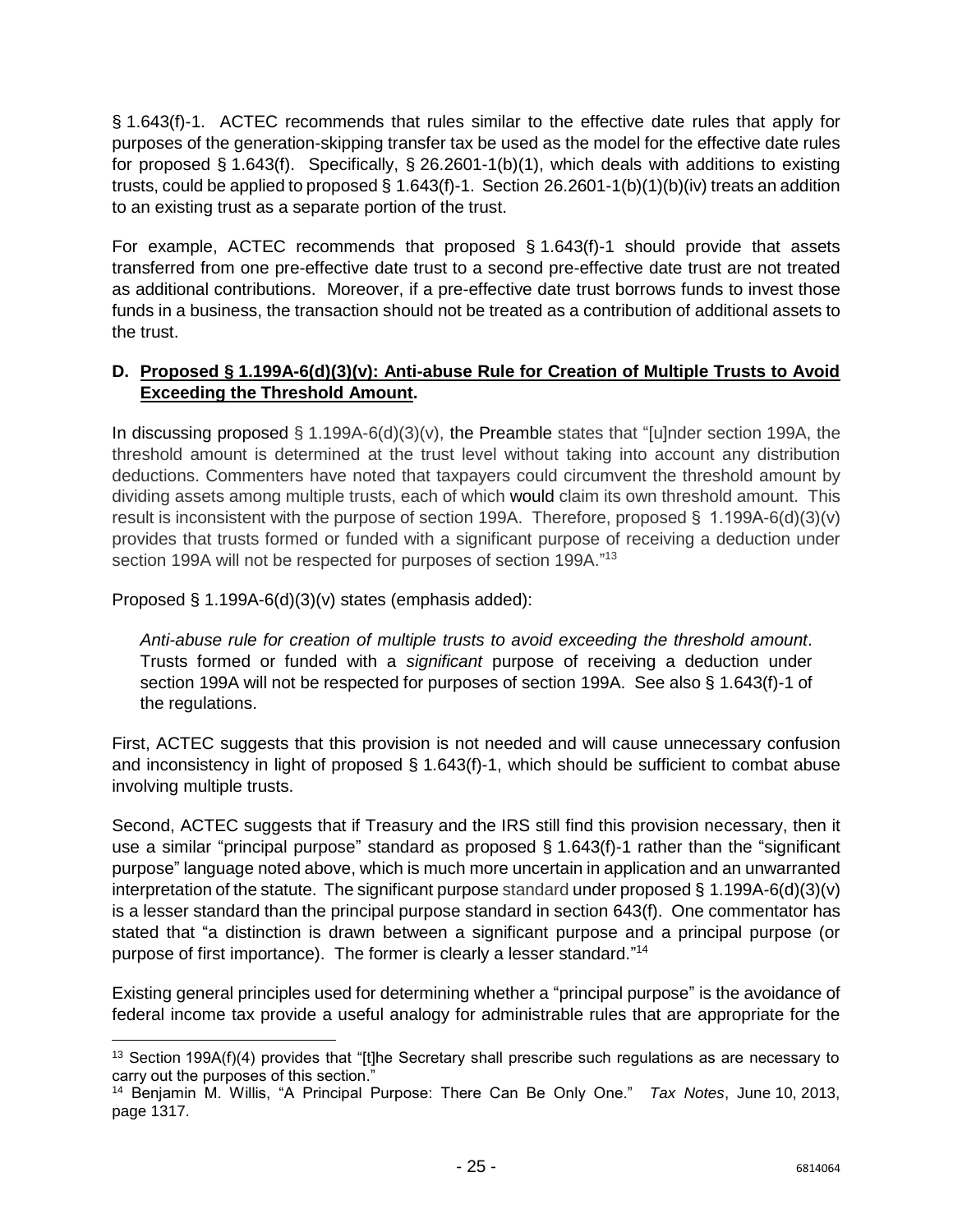purposes of proposed § 1.199A-6(d)(3)(v). The use of the "principal purpose" test in this setting will reduce compliance costs, burden, and administrative complexity because taxpayers have experience applying it. In addition, the use of this familiar test will result in a more accurate and uniform application of the statute and regulations relative to how taxpayers will interpret which trusts fall within the rule.

Third, it is not clear whether proposed  $\S 1.199A-6(d)(3)(v)$  applies in situations not involving multiple trusts. Proposed  $\S$  1.199A-6(d)(3)(v) should clarify whether it may apply to situations where a grantor creates only one trust with a significant purpose of receiving a deduction under section 199A. The proposed regulations should provide examples of how proposed §§ 1.199A- $6(d)(3)(v)$  and 1.643(f)-1 interact. Additionally, proposed § 1.199A-6(d)(3)(v) should include examples of situations in which it will not apply. Following are suggested examples:

**Example 13:** Before the proposed regulations were issued, A establishes an irrevocable nongrantor trust for daughter, D, who is the sole beneficiary currently eligible to receive trust distributions. The trust is funded with cash and marketable securities and the trustee and/or trust investment advisors (who are neither the grantor nor a related or subordinate party as defined under section 672(c)) thereafter decide to have the trust purchase assets that will generate substantial QBI. Because the grantor had no intention of avoiding the section 199A threshold at the time of forming or funding the trust, proposed  $\S$  1.199A-6(d)(3)(v) will not apply.

Example 14: Same facts as Example 13 except that the trust was a grantor trust at the time of its formation. After the effective date of the proposed regulations, the trust becomes a nongrantor trust. Because the grantor had no intention of avoiding the section 199A threshold at the time of forming or funding the trust, proposed  $\S$  1.199A-6(d)(3)(v) will not apply.

Example 15: Grantor dies after the effective date of the proposed regulations. Her estate plan divides her estate into three separate trusts, A, B, and C, one for the benefit of each of her three children. Each trust thereafter owns 1/3 of a business interest that generates QBI. Proposed § 1.199A-6(d)(3)(v) will not apply to any of the three trusts because funding at death is presumed not to be for the purpose of receiving a deduction under section 199A.

Fourth, ACTEC recommends that, if Treasury and the IRS still find proposed § 1.199A-6(d)(3)(v) necessary, the regulation clarify that it applies only to multiple trusts with substantially similar grantors and beneficiaries and that any intent be measured on an annual basis. ACTEC also recommends and that proposed §  1.199A-6 provide examples of what is "significant."

Example 16: A establishes an irrevocable grantor trust and an irrevocable nongrantor trust for daughter, D, who is the sole beneficiary currently eligible for distributions. Because the irrevocable grantor trust is treated as owned by A for income tax purposes, it is ignored for purposes of section 199A. Because only one irrevocable nongrantor trust is involved, proposed § 1.199A-6(d)(3)(v) does not apply.

Example 17: Same facts as Example 16, but A's spouse B also establishes an irrevocable nongrantor trust for D. Because there are multiple nongrantor trusts funded by similar grantors for similar beneficiaries, proposed § 1.199A-6(d)(3)(v) may apply.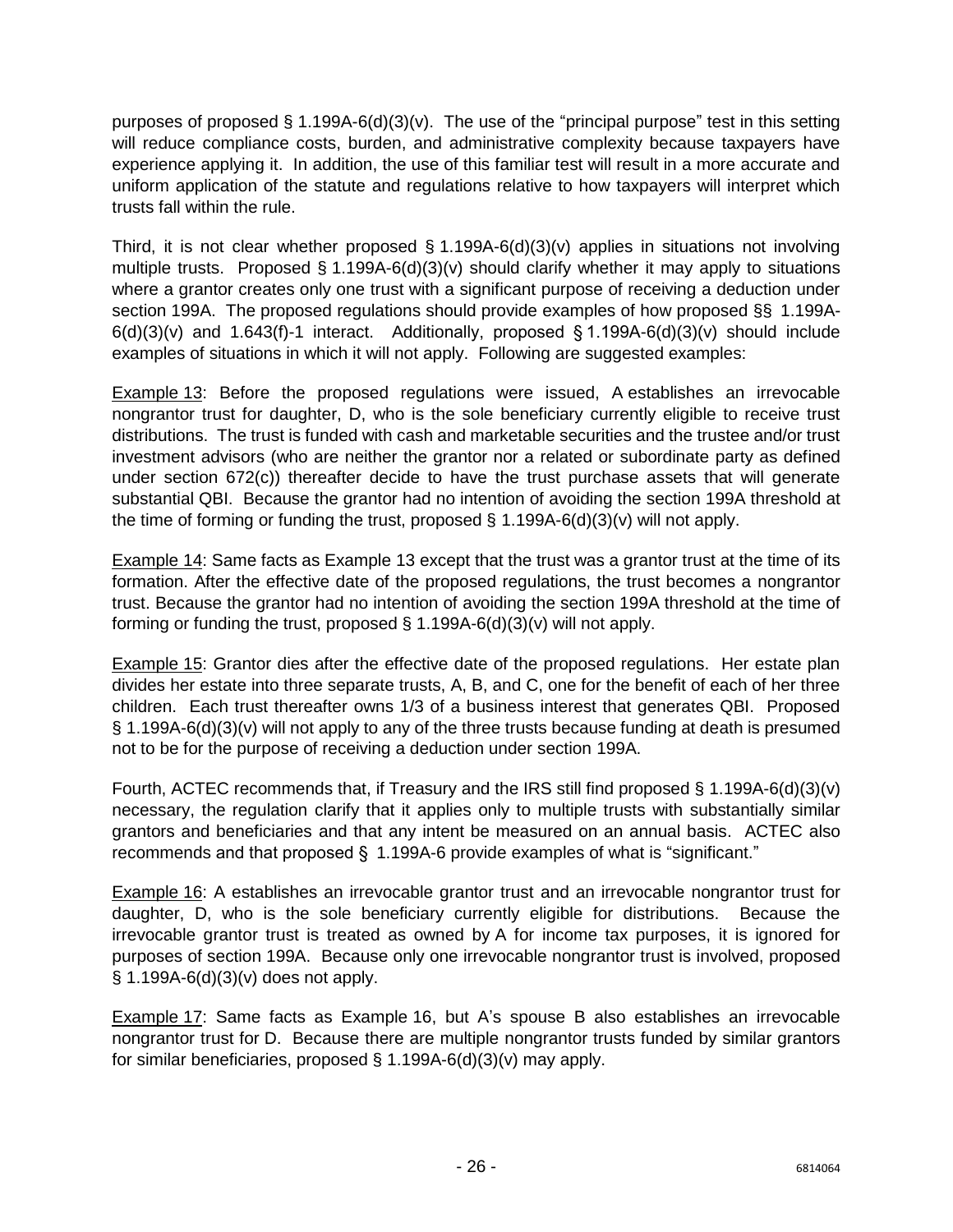Example 18: Same facts as Example 17, but during the taxable year, the total combined taxable income of the two trusts is \$140,000, less than the \$157,500 threshold. Because the purpose of proposed § 1.199A-6(d)(3)(v) is to combat the use of multiple trusts established to avoid exceeding the \$157,500 threshold, and because the multiple trusts provide no additional section 199A benefit in the taxable year in question, proposed § 1.199A-6(d)(3)(v) does not apply. However, proposed § 1.643(f)-1 may apply if a principal purpose of forming or funding the two trusts is to avoid Federal income tax.

Example 19: Same facts as Example 17, except that, during the taxable year, the total combined taxable income of the two trusts combined is \$300,000, a majority of which is QBI. In this situation, proposed § 1.199A-6(d)(3)(v) applies to require that each of the trusts be treated as having taxable income in excess of the threshold and the phase-out amount. In addition, proposed § 1.643(f)-1 may apply if the principal purpose of forming or funding the two trusts is to avoid Federal income tax.

Example 20: Same facts as Example 19, but only \$30,000 of the \$300,000 of taxable income (10%) is QBI, with the remainder being ordinary interest, dividends, and capital gains. Because such a small amount and small percentage of the trust's income is QBI, avoidance of the \$157,500 threshold could not have been a significant purpose of establishing the trust and proposed  $\S$  1.199A-6(d)(3)(v) will not apply. However, proposed  $\S$  1.643(f)-1 may apply if a principal purpose of forming or funding the two trusts is to avoid Federal income tax.

Example 21: Same facts as Example 20, except that the grantor had read about section 199A in a magazine, established the trust, and had planned to fund the trust with business interests, but she then read about the proposed regulations in a magazine prior to funding, and decided to fund the trust with 90% non-business interests. The grantor's intention at the time the trust was formed is irrelevant because the intention changed by the time of funding and therefore proposed § 1.199A-6(d)(3)(v) will not apply.

Example 22: Same facts as Example 17, except that the grantors of both trusts had initially funded the trust - before the proposed regulations were issued - with cash and marketable securities, and the trustees and/or trust investment advisors (who are neither the settlors nor a related or subordinate party as defined under section 672(c)) thereafter decide to have the trust purchase assets that generate substantial QBI. Because the grantors clearly had no intention at the time of forming or funding the trusts of avoiding the section 199A threshold, proposed § 1.199A- $6(d)(3)(v)$  will not apply.

Example 23: Same facts as Example 22, except that the first grantor had funded the trust before the proposed regulations were issued with business interests generating over \$157,500 of QBI, and the second grantor had funded the trust after the issuance of the proposed regulations with similar assets. Proposed § 1.199A-6(d)(3)(v) will apply to the second trust but not to the first trust.

Finally, ACTEC recommends that proposed § 1.199A-6(d)(3)(v) should describe the consequences of violating the anti-abuse rule. First, ACTEC recommends that the anti-abuse rule be applied on a year-by-year basis. For example, if a trust violated the applicable purpose rule when established but later engaged in a trade or business that was not an SSTB and had sufficient W-2 wages or UBIA to satisfy the relevant tests even if its taxable income exceeded the threshold, the trust should be able to obtain the full section 199A deduction.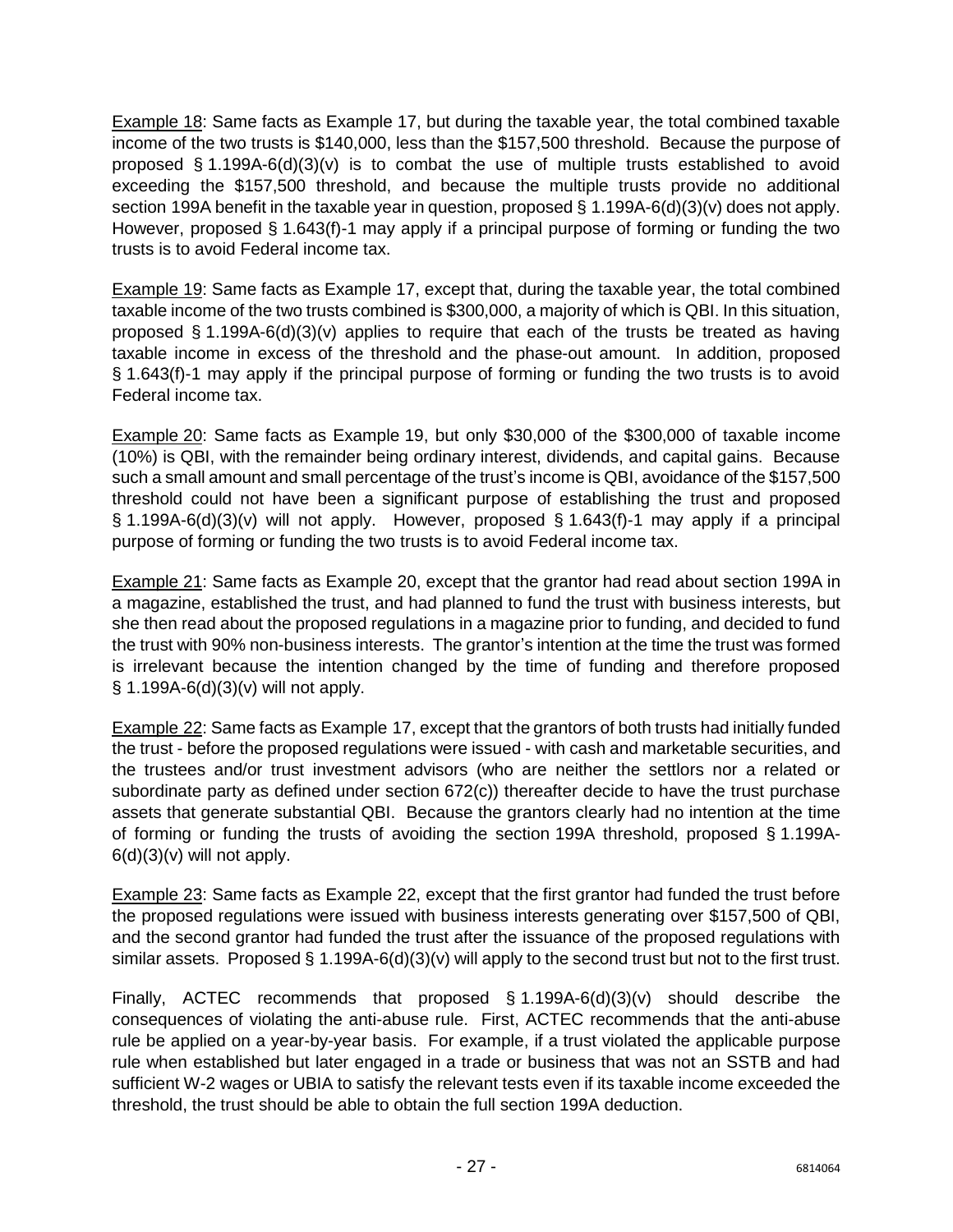Second, proposed § 1.199A-6(d)(3)(v) should clarify consequences if a trust "will not be respected for purposes of section 199A." The Preamble notes that the purpose of the anti-abuse rule is to prevent taxpayers from circumventing the threshold amount by dividing assets among multiple trusts, each of which would claim its own threshold amount. Nevertheless, such trusts may be treated as separate taxpayers and will not be ignored for federal income tax purposes other than section 199A. Since the perceived abuse is avoidance of the threshold, ACTEC suggests that the regulations should specify that trusts described in proposed  $\S$  1.199A-6(d)(3)(v) will be allowed a deduction under section 199A if they otherwise satisfy the requirements of the statute and regulations, but the taxable income of the trusts will be deemed to exceed the threshold by the phase-out amount. As a result, the trusts will be fully subject to the limitations imposed by sections 199A(b)(2)(B) and 199A(d)(1), regardless of the amount of their taxable income and without regard to the exceptions set forth in sections 199A(b)(3) and 199A(d)(3).

### <span id="page-28-0"></span>**6. "Unadjusted Basis Immediately after Acquisition" ("UBIA") and "Depreciable Period" of "Qualified Property" under Section 199A(b)(6)(B).**

The following comments relate to the definitions of "unadjusted basis immediately after acquisition" ("UBIA") of "qualified property" of a taxpayer, and the "depreciable period" with respect to such qualified property, under section 199A(b)(6)(B).

### **A. Effect of Death of a Taxpayer on the UBIA and the Depreciable Period of Qualified Property.**

The Preamble states that the proposed regulations intend to set forth the following rule with respect to property inherited from a decedent and immediately placed in service by the heir:

Further, for property inherited from a decedent and immediately placed in service by the heir, the UBIA generally will be its fair market value at the time of the decedent's death under section 1014.

The actual text of the proposed regulations, however, does not contain any such provision. We therefore recommend that the proposed regulations be modified to expressly provide such a rule for property inherited from a decedent and placed in service by the heir (including, for this purpose, an executor of the decedent's estate, or any other successor-in-interest to the qualified property following a person's death) in order to implement Treasury and the IRS's clear statement of intent in the Preamble.

It further follows that if the UBIA of qualified property is generally the fair market value at the time of the decedent's death under section 1014, then the date of the decedent's death should also commence a new depreciable period for such qualified property. ACTEC recommends that the proposed regulations expressly clarify that point as well.

### **B. UBIA of Qualified Property Concepts that Apply to Property that is Initially Acquired by a Partnership or S Corporation Should also Apply to Property Contributed to Partnerships and S Corporations by Partners and Shareholders.**

In determining the UBIA of qualified property that is placed in service by partnerships and S corporations (as well as sole proprietorships), proposed § 1.199A-2 looks to the unadjusted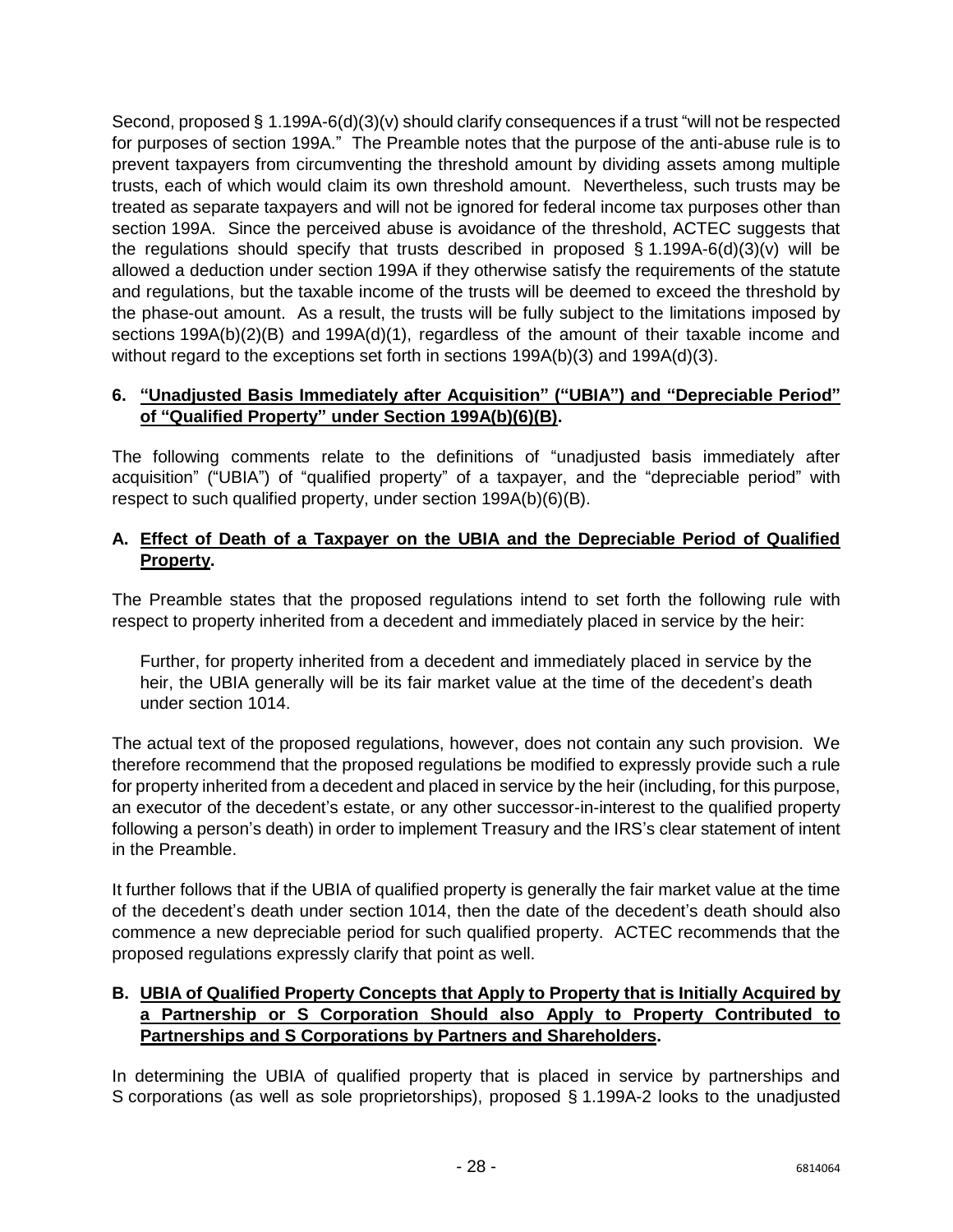basis of property immediately after acquisition. In contrast to this general principle, however, proposed § 1.199A-2(c)(3), in conjunction with the additional explanation in the Preamble, applies a different set of rules for determining the UBIA of qualified property that is contributed by a partner to a partnership or by a shareholder to an S corporation ("contribution contexts"). These different rules do not take into account the unadjusted basis of the contributed property in the hands of the contributing partner or shareholder.

Specifically, the Preamble provides:

Therefore, for purchased or produced qualified property, UBIA generally will be its cost under section 1012 as of the date the property is placed in service. For qualified property contributed to a partnership in a section 721 transaction and immediately placed in service, UBIA generally will be its basis under section 723. For qualified property contributed to an S corporation in a section 351 transaction and immediately placed in service, UBIA generally will be its basis under section 362.

In addition, proposed  $\S$  1.199A-2(c)(4), Ex. 3, provides as follows:

Example 3. (i) C operates a trade or business that is not an SSTB as a sole proprietorship. On January 5, 2011, C purchases for \$10,000 and places in service Machinery Y in C's trade or business. C's basis in Machinery Y under section 1012 is \$10,000. Machinery Y is qualified property within the meaning of section 199A(b)(6). Assume that Machinery Y's recovery period under section 168(c) is 10 years, and C depreciates Machinery Y under the general depreciation system by using the straight-line depreciation method, a 10-year recovery period, and the half-year convention. As of December 31, 2018, C's basis in Machinery Y, as adjusted under section 1016(a)(2) for depreciation deductions under section 168(a), is \$2,500. On January 1, 2019, C incorporates the sole proprietorship and elects to treat the newly formed entity as an S corporation for Federal income tax purposes. C contributes Machinery Y and all other assets of the trade or business to the S corporation in a non-recognition transaction under section 351. The S corporation immediately places all the assets in service.

(ii) For purposes of section 199A(b)(2)(B)(ii) and this section, C's UBIA of Machinery Y from 2011 through 2018 is its \$10,000 cost basis under section 1012, regardless of any later depreciation deductions under section 168(a) and resulting basis adjustments under section 1016(a)(2). Pursuant to paragraph (c)(3) of this section, S corporation's UBIA of Machinery Y is determined under the applicable rules of subchapter C as of date the S corporation places it in service. Therefore, the S corporation's UBIA of Machinery Y is \$2,500, the basis of the property under section 362 at the time the S corporation places the property in service. Pursuant to paragraph (c)(2)(iv)(A) of this section, for purposes of determining the depreciable period of Machinery Y, the S corporation's placed in service date will be the date C originally placed the property in service in 2011. Therefore, Machinery Y may be qualified property of the S corporation (assuming it continues to be used in the business) for 2019 and 2020 and will not be qualified property of the S corporation after 2020, because its depreciable period will have expired.

ACTEC questions the reasoning for the disparate UBIA treatment conferred upon (1) qualified property that is placed in service by a partnership or an S corporation (or sole proprietorship) and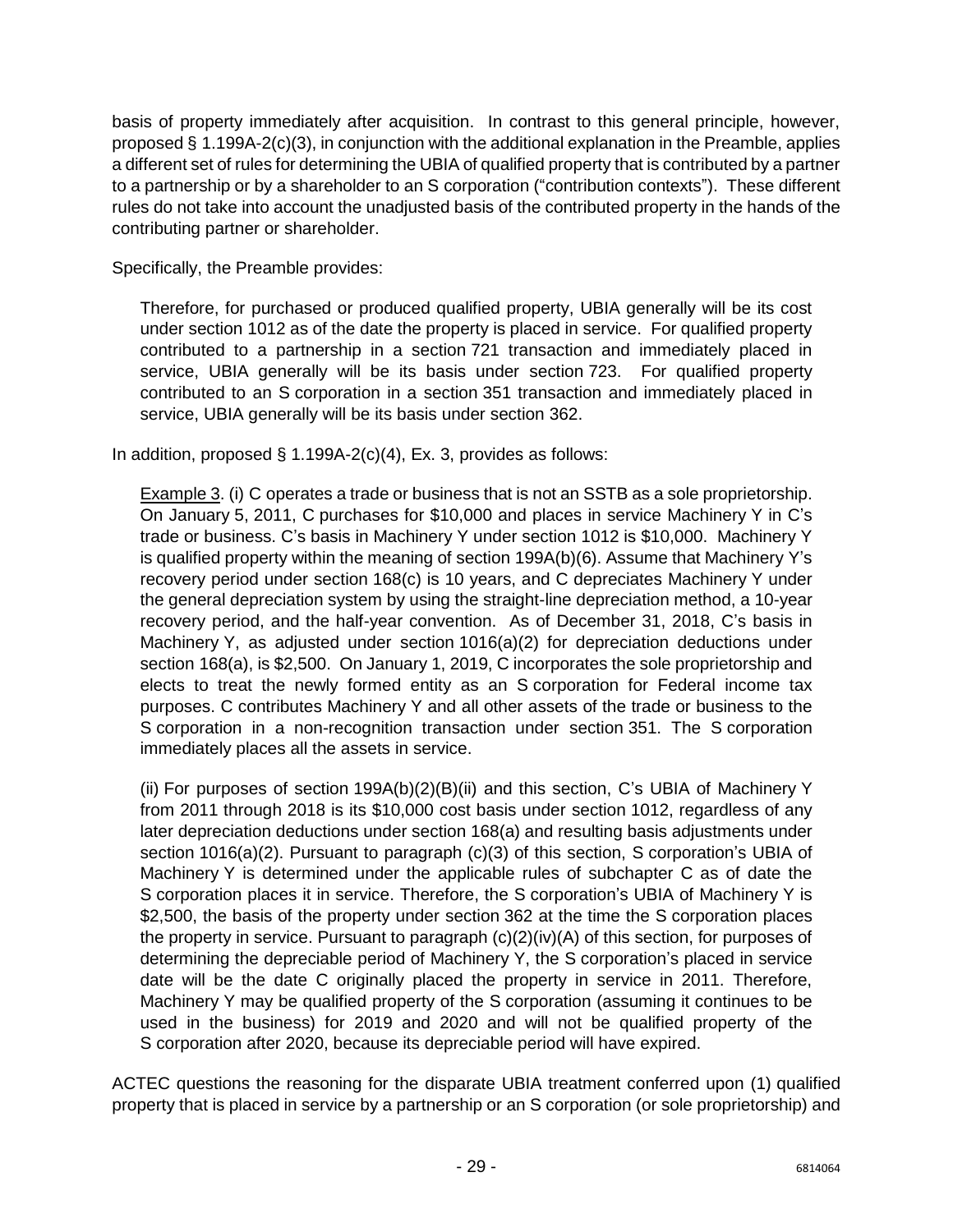(2) qualified property that is contributed by a partner to a partnership, or by a shareholder to an S corporation. The rationale for changing the UBIA of qualified property merely because it has been contributed to an entity by an owner of such entity is unclear, and it seems that "tacking principles" to reflect the unadjusted basis and depreciable period in the hands of the contributing partner or shareholder should instead apply. ACTEC believes that the current disparate treatment will only serve to encourage taxpayers who form new entities or otherwise combine their business interests to retain depreciable property and lease it to the new or combined business as a "workaround." It seems undesirable to encourage such added complexity by taxpayers in structuring their business affairs.

Accordingly, ACTEC recommends that proposed § 1.199A-2 be revised to provide that the UBIA of qualified property contributed to a partnership or an S corporation shall be determined without regard to section 723 in the case of a partnership and section 362 in the case of an S corporation so that the UBIA of the qualified property in the hands of the contributing partner or shareholder will carry over to the RPE.

### **C. Disparate Treatment Concerning the UBIA of Qualified Property Should Not Be Accorded to Partnership Special Basis Adjustments under Sections 734(b) and 743(b).**

Proposed § 1.199A-2(c)(1)(iii) provides that partnership special basis adjustments under sections 734(b) and 743(b) are not treated as separate qualified property. The Preamble provides the following rationale for this treatment:

After the enactment of the TCJA, the Treasury Department and the IRS received comments requesting guidance as to whether partnership special basis adjustments under sections 734(b) or 743(b) constitute qualified property for purposes of section 199A. Treating partnership special basis adjustments as qualified property could result in inappropriate duplication of UBIA of qualified property (if, for example, the fair market value of the property has not increased and its depreciable period has not ended). Accordingly, proposed §1.199A-2(c)(1)(iii) provides that partnership special basis adjustments are not treated as separate qualified property.

ACTEC urges Treasury and the IRS to reconsider its position and conform proposed § 1.199A-2(c)(1)(iii) to the well-established basis adjustment principles under Subchapter K of the Code, by treating special basis adjustments under sections 734(b) and 743(b) as qualified property for purposes of section 199A.

Except in the case of a partnership with substantial built-in loss, basis adjustments under sections 734(b) and 743(b) are optional and are triggered by making a timely section 754 election. A section 734(b) basis adjustment applies to partnership distributions – that is, it applies only when a partnership distributes property to a partner and that distributee partner either recognizes gain or loss on the distribution or takes a basis in the distributed property that differs from the basis that the partnership had in that property. Adjustments under section 734(b) are recorded on the books and records of the partnership and reflect an actual adjustment to the basis of partnership property.

A section 743(b) basis adjustment, on the other hand, applies only when a partnership interest is transferred (including transfers by sale, exchange, or death). Unlike an adjustment under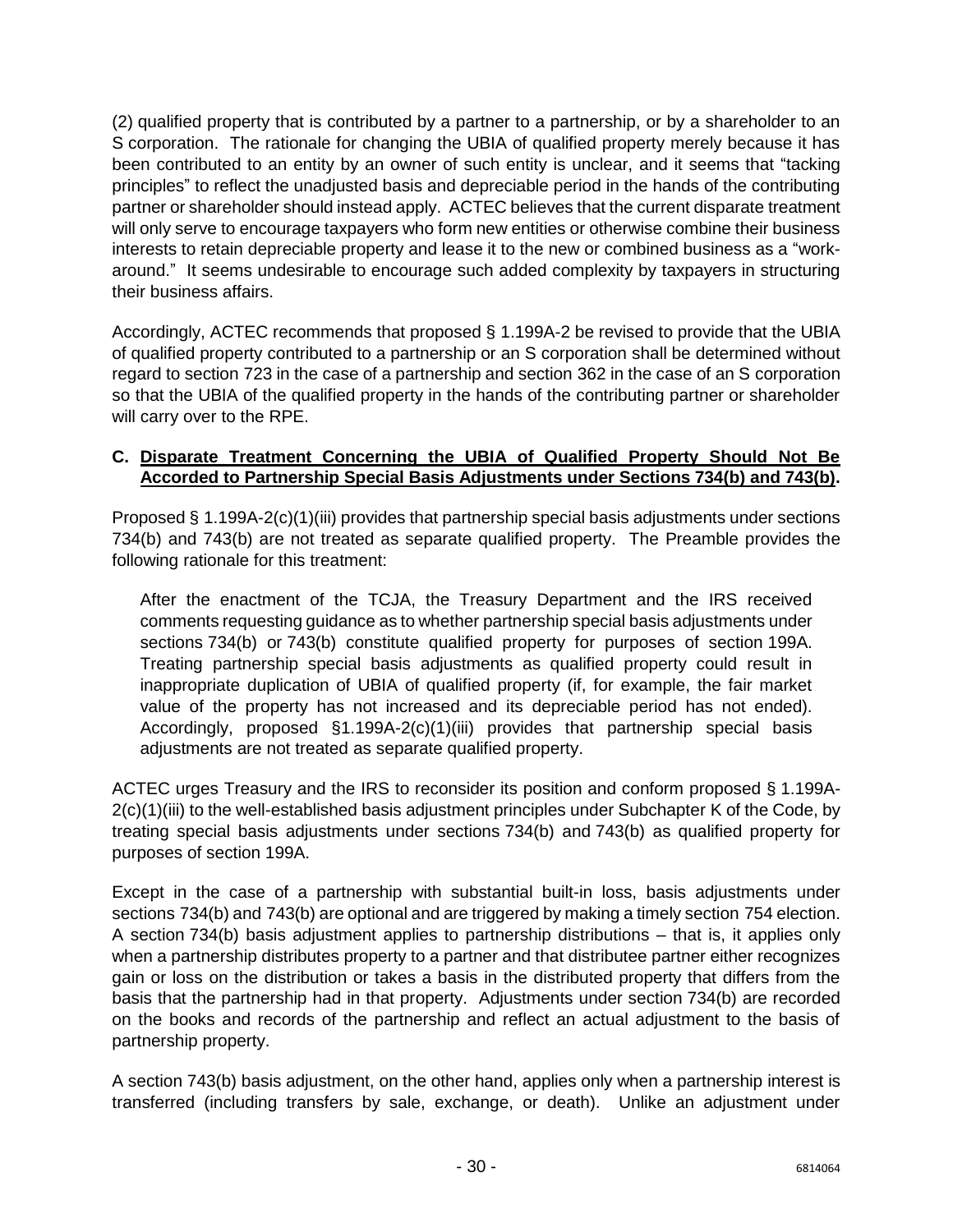section 734(b), a section 743(b) basis adjustment is not recorded on the books and records of the partnership and does not affect the basis of property in the hands of the partnership. Instead, a section 743(b) basis adjustment affects only the transferee partner.

Even though both provisions operate differently, they have a common purpose: attempting to eliminate the disparities between inside and outside basis in a partnership. For purposes of brevity, these comments will focus on transfers of partnership interests subject to section 743(b) basis adjustments. However, ACTEC believes the principles described below apply equally to section 734(b) basis adjustments.

Absent a section 754 election (and assuming the partnership does not have substantial built-in loss), when a partnership interest is transferred, the transferee partner's share of inside basis usually differs from its outside basis. Consequently, when no section 754 election is in place (and assuming the partnership does not have substantial built-in loss), the partnership is viewed and treated under an entity theory for tax purposes – that is, the partnership is viewed as an entity separate and apart from its owners, much like a corporation, so that the partnership (and not its partners) is treated as the owner of partnership property. When the partnership is viewed under the entity theory, we agree that the disparity between a transferee partner's share of inside basis and its outside basis should not constitute qualified property for purposes of section 199A. That is not the case, however, when the partnership is viewed under the aggregate theory for tax purposes.

Under the aggregate theory, partners are viewed as co-owners of undivided interests in all partnership property. When the partnership makes (or previously made) a section 754 election (or, if the partnership has substantial built-in loss), the transferee partner is considered to have acquired an undivided interest in all partnership property. The disparity between the transferee partner's outside basis in its partnership interest and its share of inside basis (i.e., the amount of the basis adjustment) is determined under section 743(b) (and the regulations thereunder). The amount of the basis adjustment is then allocated among partnership assets under the rules of section 755 (and the regulations thereunder). Under  $\S$  1.743-1(j)(4)(i)(B)(1), the transferee partner (and only the transferee partner) takes into account the increased portion of the basis for purposes of depreciation under section 168 as if it were newly-purchased recovery property placed in service when the transfer occurs.

ACTEC believes that the principles of sections 734(b), 743(b), 754, and 755 have been well thought-out and are understood and accepted by the government and tax practitioners alike. Moreover, these sections have been refined over the years to avoid duplication of basis and duplication of losses. Consequently, ACTEC urges Treasury and the IRS to incorporate the existing principles of sections 734(b), 743(b), 754, and 755 into section 199A under one of two approaches.

Under the first approach, the principles of these sections would be applied to determine the UBIA of separate qualified property by reference to the difference between the transferee partner's outside basis and its share of UBIA. Following are examples clarifying the application and operation of ACTEC's suggested first approach. For each example, assume that Partnership XYZ has a single asset, which is qualified property for purposes of section 199A. Partner X is a one-third partner in the partnership. The partnership bought the asset for \$300,000, and depreciation deductions have reduced its basis to \$180,000. Partnership XYZ's UBIA is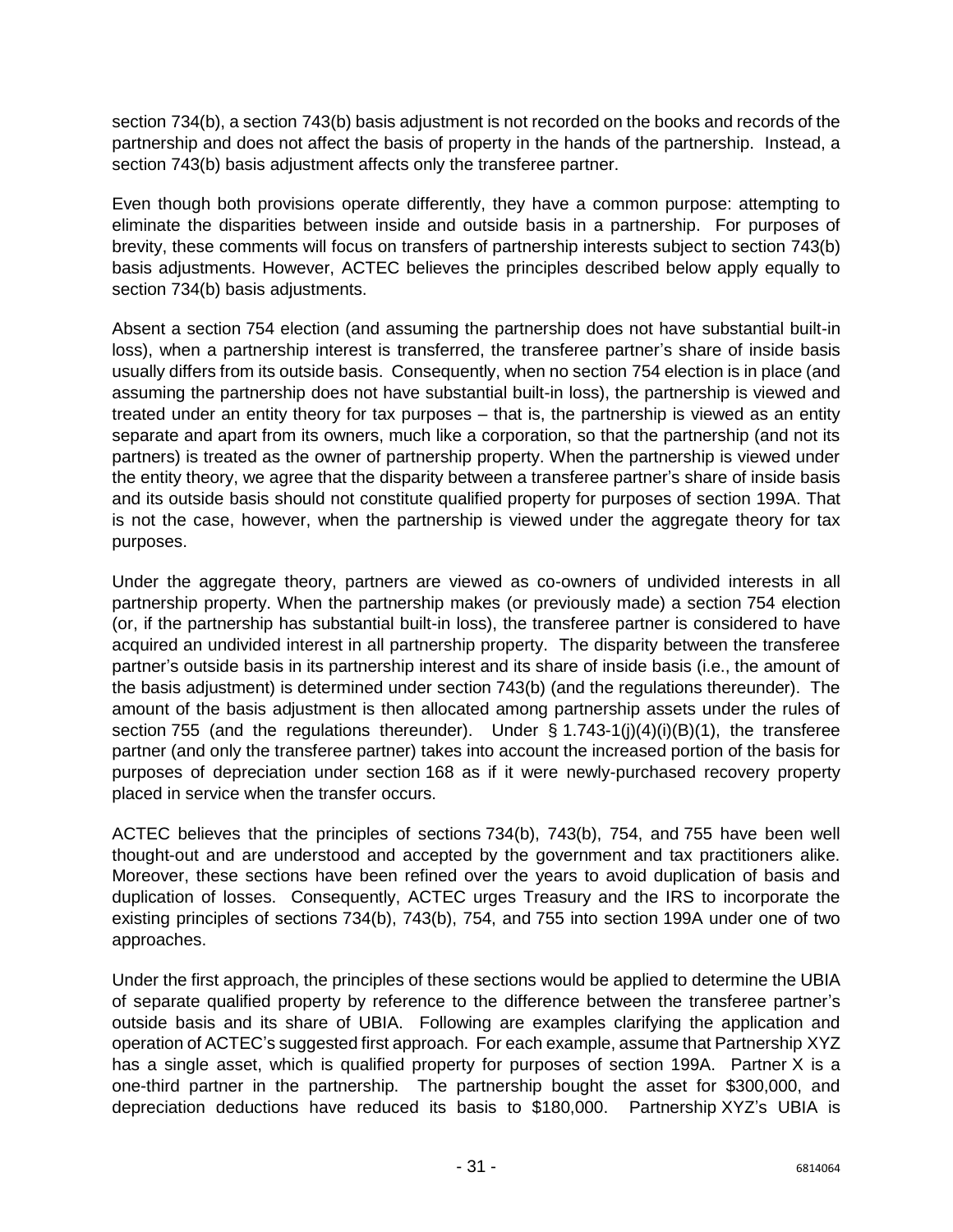\$300,000. Partner X's share of UBIA is \$100,000, and X's share of the asset's adjusted basis is \$60,000. Partner X dies and devises X's entire interest in Partnership XYZ to A. Partnership XYZ has in effect a valid section 754 election.

Example 24: The fair market value of X's partnership interest on the date of X's death is \$100,000, which is equal to X's share of UBIA. A's section 743(b) basis adjustment is \$40,000 (\$100,000 (A's outside basis) minus \$60,000 (A's share of inside basis)). Nevertheless, because A's outside basis is equal to A's share of UBIA (\$100,000 (A's outside basis) - \$100,000 (A's share of UBIA)), there is no UBIA adjustment.

Example 25: The fair market value of X's partnership interest on the date of X's death is \$120,000, which is \$20,000 more than X's share of UBIA. A's section 743(b) basis adjustment is \$60,000 (\$120,000 (A's outside basis) - \$60,000 (A's share of inside basis)). Moreover, because A's outside basis exceeds A's share of UBIA by \$20,000 (\$120,000 (A's outside basis) minus \$100,000 (A's share of UBIA)), the \$20,000 adjustment is treated as qualified property placed in service on the date of X's death for purposes of section 199A.

Example 26: The fair market value of X's partnership interest on the date of X's death is \$80,000, which is \$20,000 less than X's share of UBIA. A's section 743(b) basis adjustment is \$20,000 (\$80,000 (A's outside basis) minus \$60,000 (A's share of inside basis)). Moreover, because A's outside basis is less than A's share of UBIA by \$20,000 (\$80,000 (A's outside basis) minus \$100,000 (A's share of UBIA)), the \$20,000 adjustment reduces A's share of UBIA.

The first approach, as illustrated by the above examples, is conceptually the same as the way in which the special basis adjustments under sections 734(b) and 743(b) work to maintain a separate computation of basis for partnership property solely with respect to the transferee partner. The only difference here is that UBIA is used instead of basis. The ability to take into account the UBIA of qualified property that constitutes the partnership's assets would therefore seem to fit seamlessly into the partnership tax regime, without duplicating UBIA.

The second approach fully incorporates the aggregate theory in determining UBIA and is more consistent with §  $1.743-1(j)(4)(i)(B)(1)$ , but it is more administratively burdensome. As mentioned above, under § 1.743-1(j)(4)(i)(B)(1), the transferee partner takes into account the increased portion of the basis as if it were newly-purchased recovery property placed in service when the transfer occurs. Under the second approach, the entire amount of the section 743(b) adjustment is treated as separate qualified property to preserve in its entirety the beginning of a new depreciation period, with adjustments to the partner's share of the partnership's UBIA to avoid duplicating UBIA. Below are three examples clarifying the operation of the second approach. The examples below rely on the same fact pattern set forth above.

Example 27: The fair market value of X's partnership interest on the date of X's death is \$100,000, which is equal to X's share of UBIA. A's section 743(b) basis adjustment is \$40,000 (\$100,000 (A's outside basis) minus \$60,000 (A's share of inside basis)). Even though A's share of the partnership's UBIA is \$100,000, two UBIA adjustments will be tracked with regard to A. First, A's share of the partnership's original UBIA will be reduced by \$40,000 (\$100,000 (A's share of UBIA) minus \$60,000 (A's share of inside basis)). Second, A's \$40,000 section 743(b) basis adjustment will be treated as separate qualified property placed in service on the date of X's death for purposes of section 199A, following the principles of  $\S$  1.743-1(j)(4)(i)(B)(1).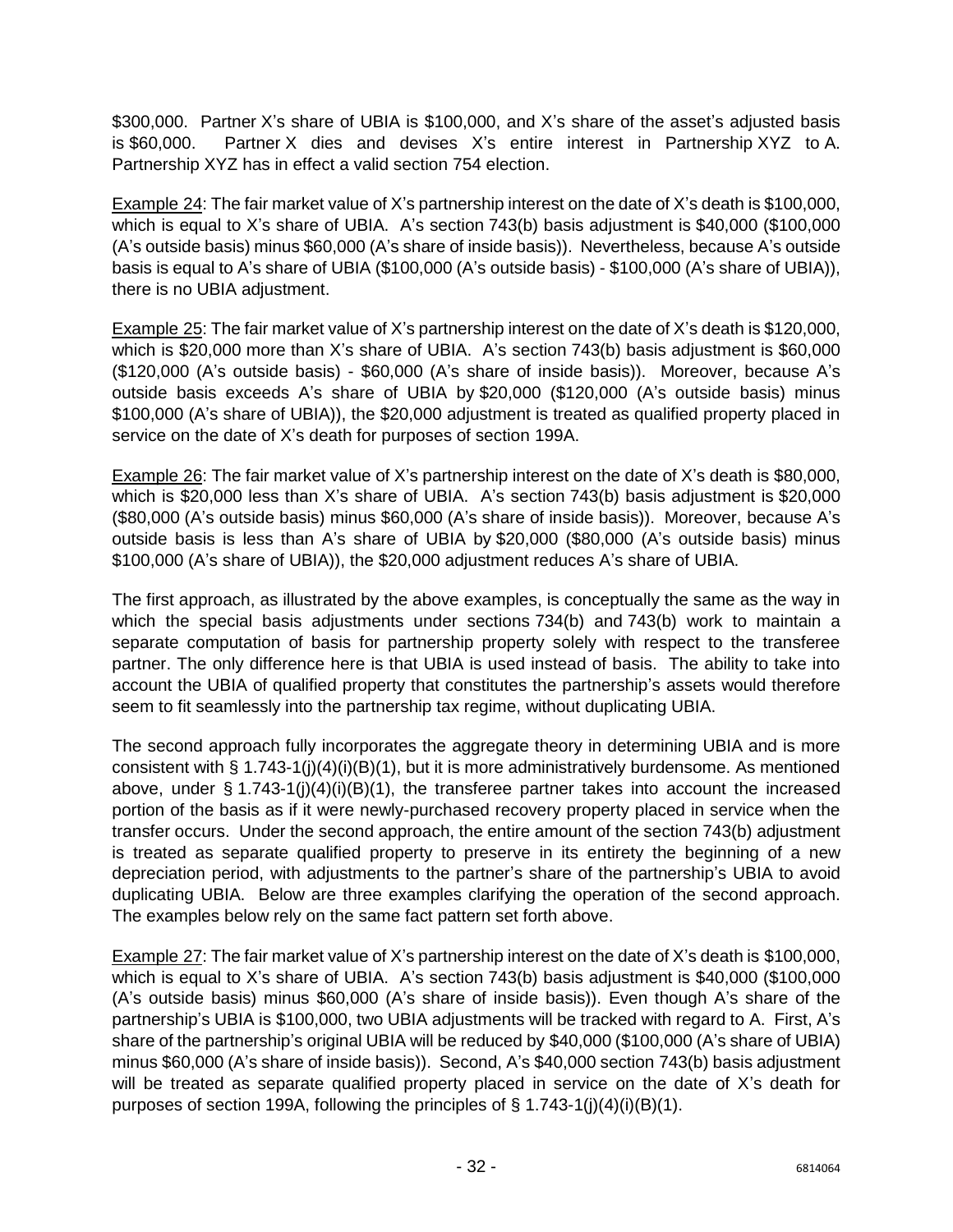Example 28: The fair market value of X's partnership interest on the date of X's death is \$120,000, which is \$20,000 more than X's share of UBIA. A's section 743(b) basis adjustment is \$60,000 (\$120,000 (A's outside basis) minus \$60,000 (A's share of inside basis)). Even though A's share of the partnership's UBIA is \$100,000, two UBIA adjustments will be tracked with regard to A. First, A's share of the partnership's original UBIA will be reduced by \$40,000 (\$100,000 (A's share of UBIA) minus \$60,000 (A's share of inside basis)). Second, A's \$60,000 section 743(b) basis adjustment will be treated as separate qualified property placed in service on the date of X's death for purposes of section 199A, following the principles of  $\S$  1.743-1(j)(4)(i)(B)(1).

Example 29: The fair market value of X's partnership interest on the date of X's death is \$80,000, which is \$20,000 less than X's share of UBIA. A's section 743(b) basis adjustment is \$20,000 (\$80,000 (A's outside basis) minus \$60,000 (A's share of inside basis)). Even though A's share of the partnership's UBIA is \$100,000, two UBIA adjustments will be tracked with regard to A. First, A's share of the partnership's original UBIA will be reduced by \$40,000 (\$100,000 (A's share of UBIA) minus \$60,000 (A's share of inside basis)). Second, A's \$20,000 section 743(b) basis adjustment will be treated as separate qualified property placed in service on the date of X's death for purposes of section 199A, following the principles of  $\S 1.743-1(j)(4)(i)(B)(1)$ .

The second approach illustrated by the above examples is conceptually the same as the way in which the special basis adjustments under sections 734(b) and 743(b) work to maintain a separate computation of basis for partnership property solely with respect to the transferee partner. The only difference here is that UBIA is used instead of basis. The ability to take into account the UBIA of qualified property that constitutes the partnership's assets would therefore seem to fit seamlessly into the partnership tax regime, without duplicating UBIA.

Although ACTEC believes that transfers of partnership interests by reason of death and transfers by purchase should be treated the same, ACTEC notes that generally a purchaser is making a new investment, and under the modified aggregate approach of section 743, any new investment should give rise to UBIA.

# <span id="page-33-0"></span>**7. Charitable Remainder Trusts.**

Section 199A does not specifically address the proper treatment of the deduction by charitable remainder trusts ("CRTs"). The Preamble requested comments with respect to whether taxable recipients of annuity and unitrust interests in charitable remainder trusts and taxable beneficiaries of other split-interest trusts may be eligible for the section 199A deduction to the extent that the amounts received by such recipients include amounts that may give rise to a section 199A deduction. Although CRTs are trusts for tax purposes, they are governed by section 664, rather than the rules that apply to taxable trusts. Further complicating the application of section 199A to CRTs is the fact that CRTs are hybrids because a CRT is not subject to income tax unless it has unrelated business taxable income ("UBTI"), but beneficiaries of CRTs are taxed on CRT distributions under a "worst in-first out" tier system designed to tax the most highly taxed types of income first, whether earned in the current year or earned and accumulated in any prior year.

ACTEC notes at the outset that this is not an issue that often arises. Since UBTI is subject to a 100% excise tax under section 664(c), well-advised trustees will avoid holding any assets that may generate UBTI. The only types of income that would qualify as QBI but not be UBTI would be real estate rentals, REIT dividends, royalty income, and possibly a few other narrow categories of income. The section 199A deduction cannot be used against the section 664(c) tax; although